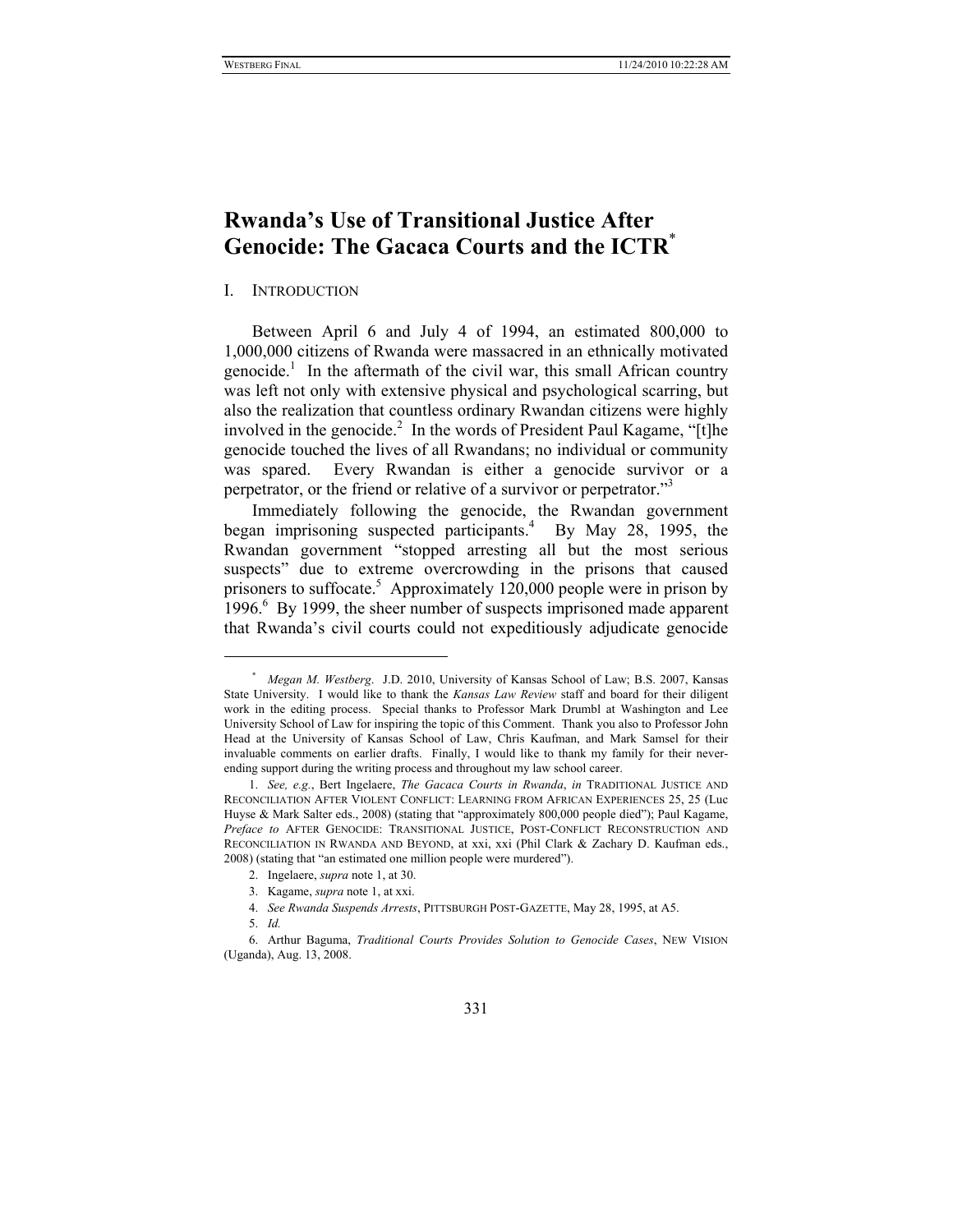cases.<sup>7</sup> In fact, by 1999, courts had only tried 5000 of 120,000 suspects. $8$ At this rate, it would take over a century to try all the cases.<sup>9</sup> Additionally, as recognized by former Rwandan President Pasteur Bizimungu, the people and government of Rwanda faced a dilemma they truly needed an alternative form of justice, something more efficient and comprehensive than traditional criminal justice.<sup>10</sup>

The solution to the problem: transitional justice. The term "transitional justice," as used in this Comment, describes a combination of both backward- and forward-looking elements—namely, "the conception of justice associated with periods of political change, characterized by legal responses to confront the wrongdoings of repressive predecessor regimes"11 and recognized postconflict strategies that focus on the "rebuilding of the socioeconomic framework of the society"<sup>12</sup> and "reconstruction of the *enabling conditions* for a functioning peacetime society in the economy and society."13 "Conflict management and, where possible, reconciliation are threads that must run through this framework to achieve a sustainable result."<sup>14</sup>

Out of this comprehensive need for transitional justice, the current gacaca court system was born. During the same time, the United Nations formed its own answer to the Rwandan Genocide, known as the International Criminal Tribunal for Rwanda (ICTR). Each system has its own vast strengths and weaknesses. As will be discussed in this Comment, however, the gacaca courts are more effective in terms of giving the people of Rwanda the transitional justice they need. This Comment will show the strength of the gacaca courts by examining economic, psychological, sociological, and cultural considerations. The gacaca courts prevail over the ICTR as a mode of transitional justice not only because of successes in these areas but also because the ICTR has failed to strike the appropriate balance between the local culture and the international tribunal.

<sup>7.</sup> *See id.*

<sup>8.</sup> *Id.*

<sup>9.</sup> *Id.*

<sup>10.</sup> *See Genocide Conference in Kigali: President says "Alternative Forms of Justice" Needed to Deal with Genocide* (Radio Rwanda radio broadcast Nov. 2, 1995) (reported by BBC Summary of the World Broadcasts).

 <sup>11.</sup> Ruti G. Teitel, *Transitional Justice Genealogy*, 16 HARV. HUM. RTS. J. 69, 69 (2003).

 <sup>12.</sup> WORLD BANK, POST-CONFLICT RECONSTRUCTION: THE ROLE OF THE WORLD BANK 14 box 1 (1998).

<sup>13.</sup> *Id.*

<sup>14.</sup> *Id.*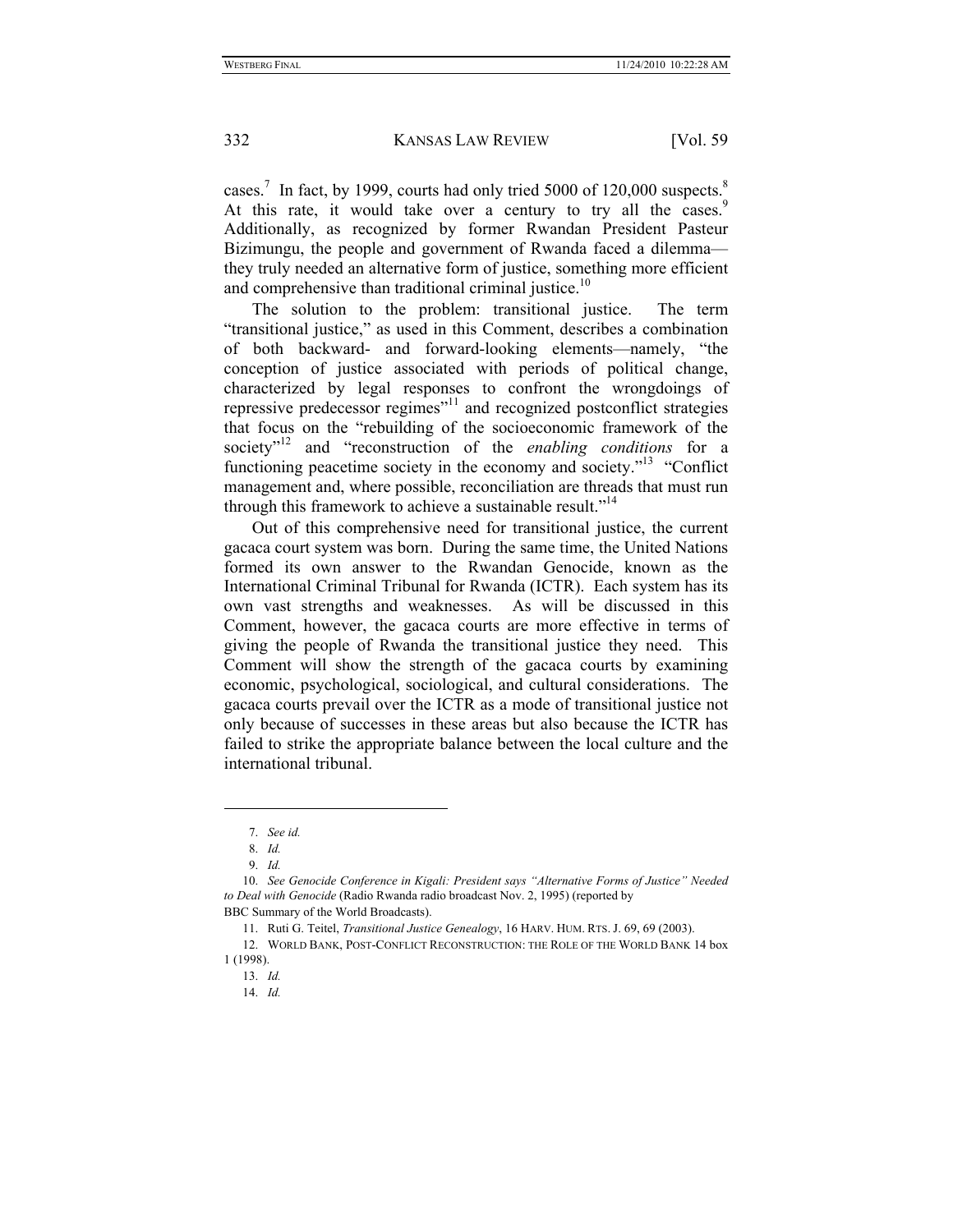Additionally, this Comment analyzes the gacaca courts at a critical time, as they recently completed the last of their trials, and the ICTR will dissolve at the end of its cases. Thus, questions will emerge regarding whether either the gacaca courts or the ICTR should be deemed a success. Further, if something similar to gacaca is used in the future in place of an international tribunal, certain issues of legitimacy will need to be addressed, such as screening of judges and protection of witnesses. This Comment begins with a brief history of Rwanda, followed by descriptions of both the current gacaca courts and the ICTR. Next, the Comment addresses the strengths and weaknesses of each system, as well as the usefulness of the gacaca courts as a tool to view legal responses in a potentially different and more comprehensive way.

#### II. BACKGROUND

#### *A. A Brief History of Rwanda*

The history of Rwanda is important both in understanding how a genocide could occur and where the concept of the postgenocide gacaca system arose. Therefore, the best place to start is with the history of Rwanda and its people and then move to the events that sparked the 1994 genocide.

Accounts of Rwandan history are somewhat varied. Rwanda is historically an agricultural society where the paramount social organization consisted of the family unit.<sup>15</sup> In the precolonial period, "gacaca" was a gathering of respected community elders used for preserving peace and harmony in the community.16 These meetings were traditionally held on the lawn, giving the gacaca court its name—gacaca means "small grass."<sup>17</sup> This is why the gacaca court is often referred to as "justice on the grass."18 The meetings adjudicated familial and community disputes, including land ownership and use, property damage, cattle ownership, inheritance, and marriage.<sup>19</sup> This adjudication process allowed individuals and families to resolve their disputes; for example, injured parties could receive apologies, compensation, or both

<sup>15.</sup> *See* Ingelaere, *supra* note 1, at 26, 33.

<sup>16.</sup> *See* Baguma, *supra* note 6.

 <sup>17.</sup> Lars Waldorf, *Mass Justice for Mass Atrocity: Rethinking Local Justice as Transitional Justice*, 79 TEMP. L. REV. 1, 48 (2006).

 <sup>18.</sup> Ingelaere, *supra* note 1, at 33.

 <sup>19.</sup> Annet Birungi, *Restorative Justice Is the Only Way to Reconciliation*, NEW TIMES (Rwanda), May 11, 2005.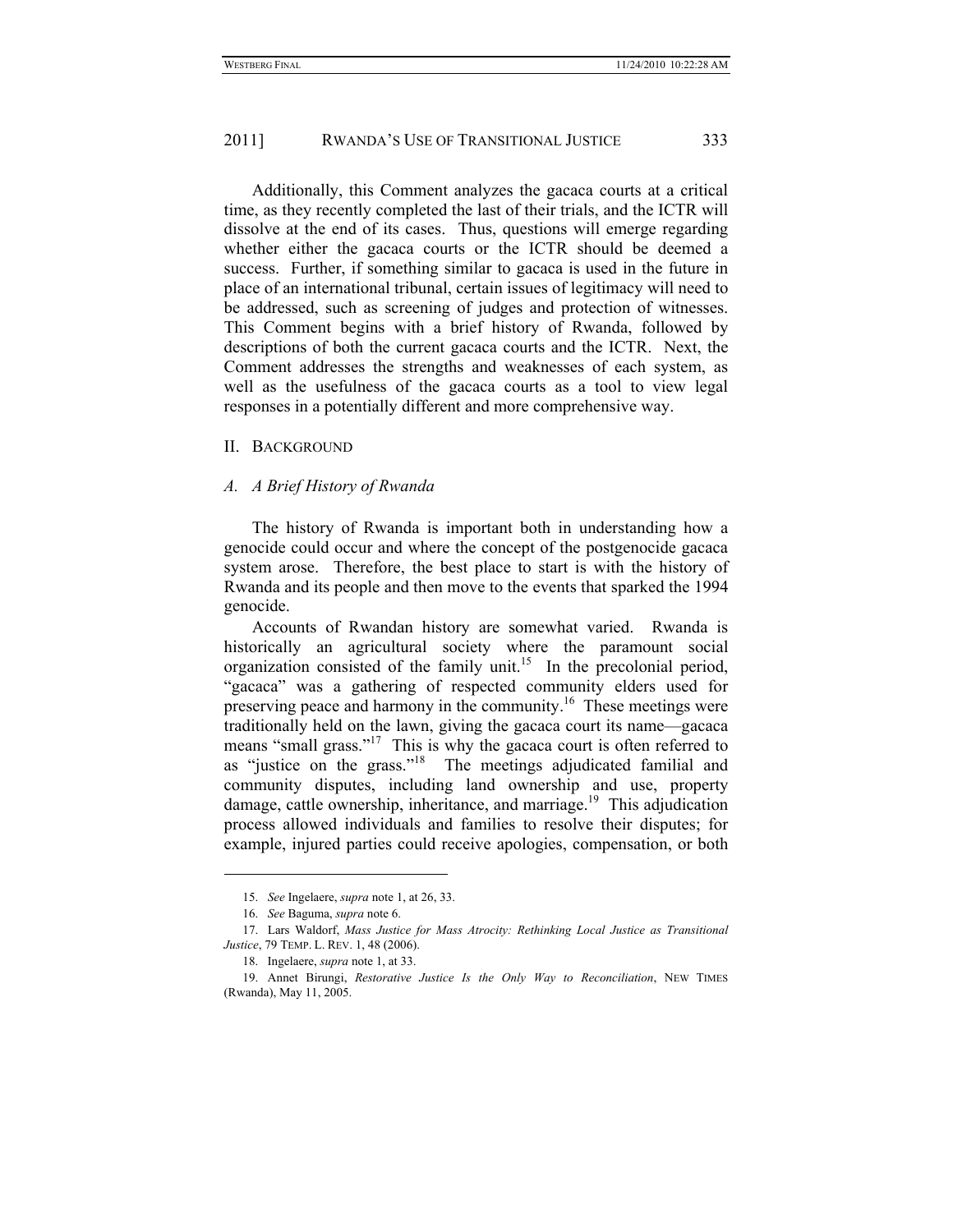for loss from the wrongdoer.<sup>20</sup> Gacaca also sanctioned community-rule violations and fostered reconciliation by restoring harmony and social order and reintegrating the person who caused the disruption.<sup>21</sup>

Other areas of Rwandan history are more difficult to understand. The genocide in Rwanda was part of a civil war between two ethnic groups—the Hutu and the Tutsi.<sup>22</sup> The most difficult part of Rwandan history to discern is exactly how the Hutu and Tutsi came to be two ethnically separated groups. The current Rwandan government emphasizes a unified Rwanda.<sup>23</sup> Thus, its version of precolonial history stresses that the Hutu and Tutsi were not originally separate racial categories but instead were socio-economic classes; the racial stratification was constructed for the convenience of Belgian colonizers.24 Other readings of history stress the distinctness of the two groups—for example, that they migrated to Rwanda at separate times from separate racial and geographic areas; or, that they were separated initially by livelihood—the Hutu as agriculturalists and the Tutsi as pastoralists.<sup>25</sup>

Rwanda was colonized by Germany in 1897; then Belgium acquired control in 1919.<sup>26</sup> Unfortunately, Belgian colonization twisted Rwanda's social and judicial dynamics. The Belgians classified the Rwandan people into two groups—the ruling Tutsi and the inferior Hutu.<sup>27</sup> Thus, ethnicity became institutionalized under Belgian/Tutsi rule.<sup>28</sup> Even though the Belgian colonizers introduced a western-style legal system, the gacaca court system remained in place as a lower level, subservient judicial process used to resolve local problems without involving colonial authorities.29 Because the Western system was imposed over the traditional institution, the legitimacy of the gacaca courts diminished.<sup>30</sup>

<sup>20.</sup> *See id.*

<sup>21.</sup> *Id.*

<sup>22.</sup> *See* NICHOLAS A. JONES, THE COURTS OF GENOCIDE: POLITICS AND THE RULE OF LAW IN RWANDA AND ARUSHA 6–7 (2010).

<sup>23.</sup> *See* Rosemary Nagy, *Traditional Justice and Legal Pluralism in Transitional Context: The Case of Rwanda's Gacaca Courts*, *in* RECONCILIATION(S): TRANSITIONAL JUSTICE IN POSTCONFLICT SOCIETIES 86, 88 (Joanna R. Quinn ed., 2009).

<sup>24.</sup> *See* Ingelaere, *supra* note 1, at 26.

<sup>25.</sup> *Id.* The separation, however it occurred, is dissolving under the government in modern Rwanda. *See* Nagy, *supra* note 23, at 88.

 <sup>26.</sup> Ingelaere, *supra* note 1, at 26.

<sup>27.</sup> *Id.*

<sup>28.</sup> *Id.*

<sup>29.</sup> *Id.* at 34.

<sup>30.</sup> *Id.*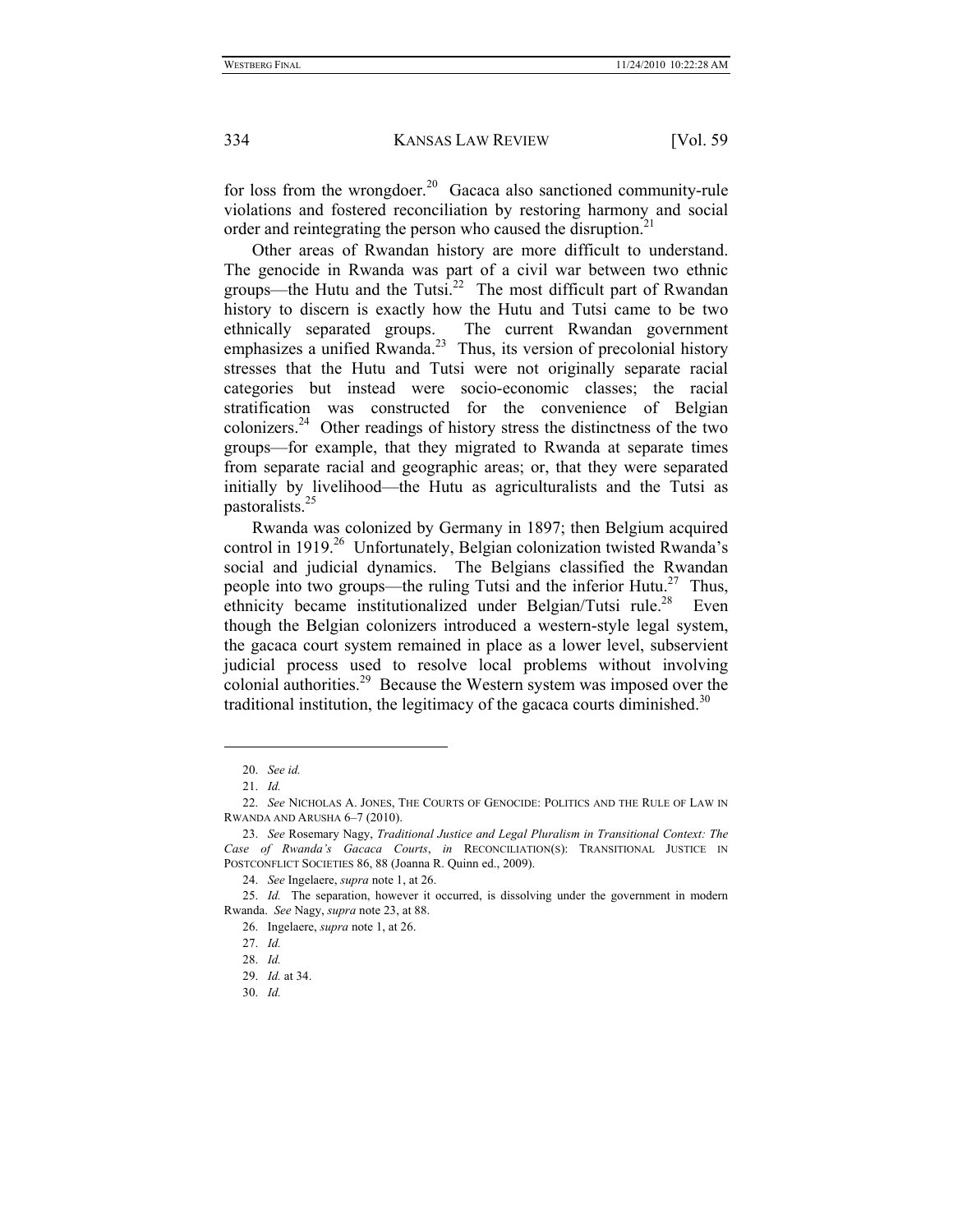In 1959, the "Hutu revolution" began, which had the effect of putting the Tutsi in the inferior social position.<sup>31</sup> In the following years, Tutsi rulers were ejected from their communities amid violence and sought refuge in neighboring countries.<sup>32</sup> The Tutsi regrouped and attacked Rwanda in 1963 through 1964, but many were killed or forced back out of the country.33 In 1962, Grégoire Kayibanda, a Hutu, became Rwanda's first President.<sup>34</sup> President Kayibanda and his successor, President Habyarimana, sought to reverse the Belgian policies by elevating the Hutu to power and making the Tutsi the inferior class.<sup>35</sup>

In 1990, the Tutsi-based Rwandan Patriotic Front (RPF) attacked Rwanda.<sup>36</sup> This attack sparked years of civil turmoil. President Habyarimana's single political party had been carefully erected to maintain the status quo; as a result, the country fell into violence as a way of politics, generally targeting the Tutsi for being of the same ethnic identity as the rebel force.<sup>37</sup> The Hutu government began distributing weapons to local communities.<sup>38</sup> Propaganda appeared that characterized the Tutsi as cockroaches and a threat to the Hutu majority, and the slogan "Hutu pawa"—Hutu power—spread through the country.<sup>39</sup> When President Habyarimana's plane was shot down on April 6, 1994, the state-driven genocide campaign began. $40$  The militia, army, police forces, and state personnel drove the killings and incited locals to turn on their neighbors to cleanse the country of the Tutsi threat and maintain Hutu power.<sup>41</sup> Ultimately, the 100-day genocide left approximately 800,000 dead.<sup>42</sup>

After the genocide, the government imprisoned approximately 120,000 suspects.43 The government-run civil judicial system had not escaped decimation by the war and could not adjudicate its caseload.<sup>44</sup>

<sup>31.</sup> *See id.* at 27.

<sup>32.</sup> *Id.*

<sup>33.</sup> *Id.*

<sup>34.</sup> *Id.*

<sup>35.</sup> *See id.*

 <sup>36.</sup> Linda Melvern, *The Past Is Prologue: Planning the 1994 Rwandan Genocide*, *in* AFTER GENOCIDE: TRANSITIONAL JUSTICE, POST-CONFLICT RECONSTRUCTION AND RECONCILIATION IN RWANDA AND BEYOND, *supra* note 1, at 21, 23.

 <sup>37.</sup> Ingelaere, *supra* note 1, at 28–29.

 <sup>38.</sup> Melvern, *supra* note 36, at 24–25.

 <sup>39.</sup> Ingelaere, *supra* note 1, at 29.

<sup>40.</sup> *See id.* at 25.

<sup>41.</sup> *Id.* at 29–30.

<sup>42.</sup> *Id.*

 <sup>43.</sup> Baguma, *supra* note 6.

<sup>44.</sup> *See* JONES, *supra* note 22, at 83–84.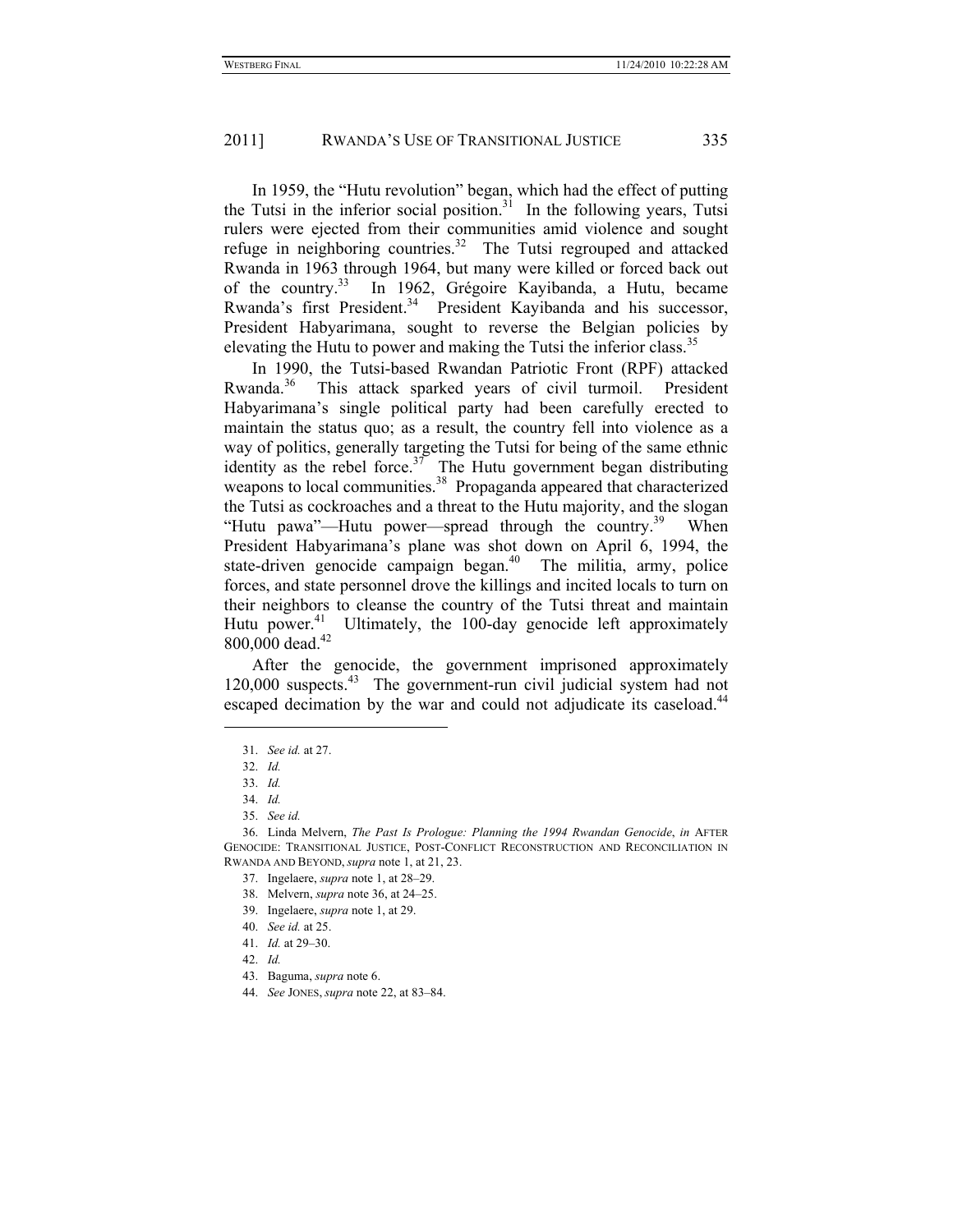Arguably, the justice system that existed in Rwanda before the genocide was little more than "a corrupt caricature of justice, and there was little to 'rebuild'"45 after the genocide, as the justice system had comprised about 700 judges and magistrates, less than fifty of whom had any formal legal training.46 Thus, the Rwandan government requested that the United Nations help try those responsible for the genocide.<sup>47</sup> In response, the United Nations Security Council created the International Criminal Tribunal for Rwanda (ICTR) on November 8, 1994.<sup>48</sup> However, the ICTR was designed to deal only with the masterminds of the genocide.<sup>49</sup> Without much of a court system of its own, Rwanda was thus left with few options for trials of the lower-level génocidaires<sup>50</sup>—criminals who participated in the genocide. $51$ 

Meanwhile, the RPF, as the victors, endeavored to begin building a new country.<sup>52</sup> By 2001, the government realized that the Belgianinstalled national judicial system was not working. $53$  First, the system could not handle the massive number of trials. From 1997 to 2004, Rwandan civil courts dealt with only  $10,026$  cases<sup>54</sup> of the  $120,000$ suspects imprisoned.<sup>55</sup> Second, formal criminal trials took wrongdoers away from their accusers.<sup>56</sup> Moreover, the Rwandan cultural structures of family and community had not eroded, nor had the idea of gacaca justice. $57$  Thus, through the last decade, gacaca has been enacted, amended, and criticized but is ultimately proving to be a successful form of transitional justice for Rwanda.

1

56. *See id.*

 <sup>45.</sup> William A. Schabas, *Post-Genocide Justice in Rwanda: A Spectrum of Options*, *in* AFTER GENOCIDE: TRANSITIONAL JUSTICE, POST-CONFLICT RECONSTRUCTION AND RECONCILIATION IN RWANDA AND BEYOND, *supra* note 1, at 207, 212.

<sup>46.</sup> *Id.*

<sup>47.</sup> *See id.* at 209.

<sup>48.</sup> *Id.* at 208.

<sup>49.</sup> *See* Nagy, *supra* note 23, at 92.

<sup>50.</sup> *See* Ingelaere, *supra* note 1, at 35.

 <sup>51.</sup> Mark A. Drumbl, Lecture, *Law and Atrocity: Settling Accounts in Rwanda*, 31 OHIO N.U. L. REV. 41, 41 (2005).

 <sup>52.</sup> Ingelaere, *supra* note 1, at 31.

<sup>53.</sup> *See* Nagy, *supra* note 23, at 87.

 <sup>54.</sup> Ingelaere, *supra* note 1, at 45.

 <sup>55.</sup> Nagy, *supra* note 23, at 87.

<sup>57.</sup> *See* Ingelaere, *supra* note 1, at 35.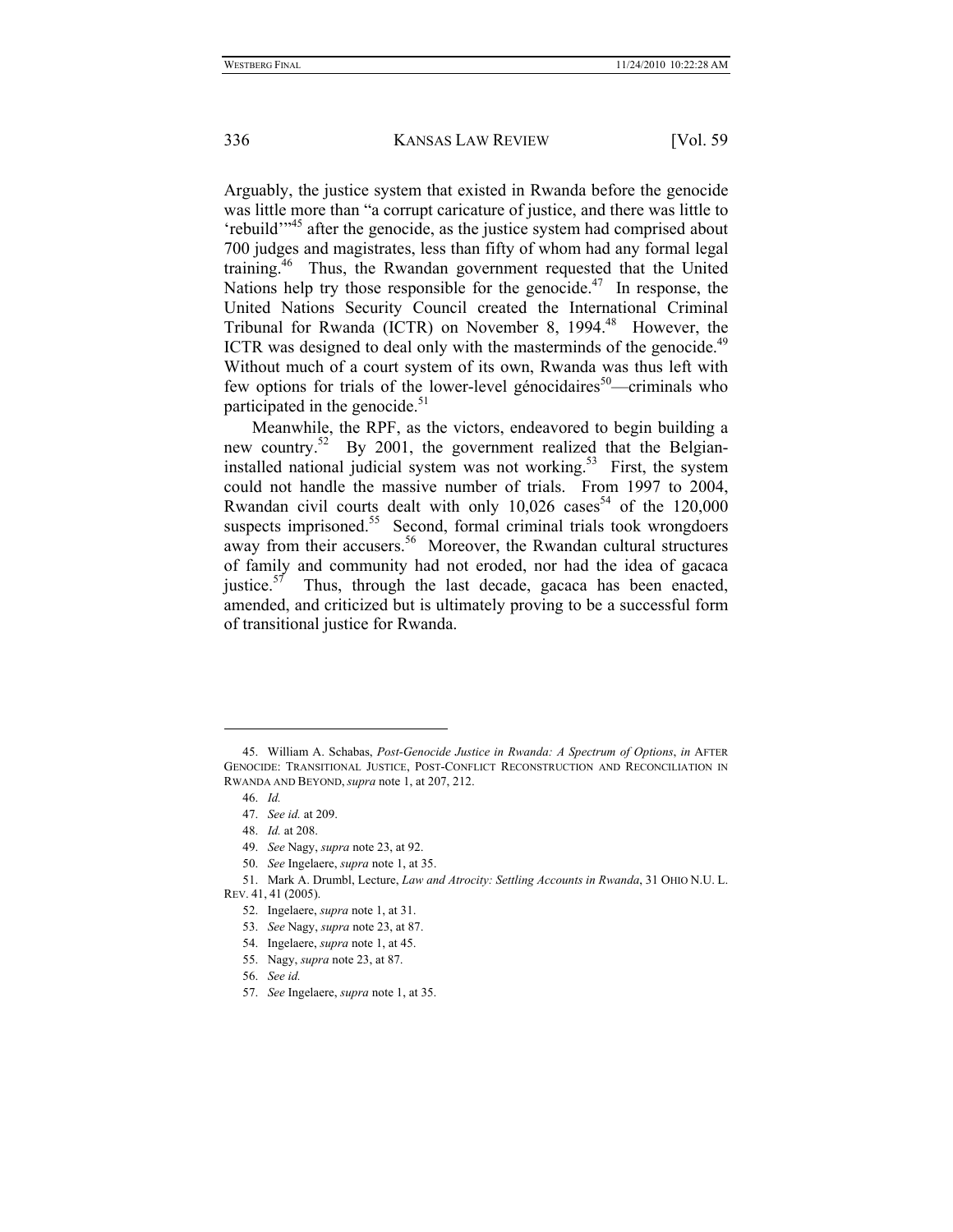### *B. Gacaca Courts Today: "Inkiko Gacaca"*

Like the traditional gacaca system, Inkiko Gacaca—the "new" gacaca process—focuses on truth and reconciliation.<sup>58</sup> The ultimate goal of this transitional justice system is to prevent a recurrence of genocide and allow the country to move forward through the use of reconciliation.<sup>59</sup> The system encourages truthfulness in the form of confessions by allowing sentence reductions for those who confess.<sup>60</sup> Further, it takes justice to the people; anyone can make an accusation, and the accuser will have a chance to face the wrongdoer in a judicial process held in the community. $^{61}$  A panel of judges then determines the person's guilt.<sup>62</sup> The process differs from traditional gacaca in that the new gacaca process is formally organized and recognized by the government<sup>63</sup> and represents "a *re-birth* of a traditional Rwandan solution."<sup>64</sup> The rules are codified in the Rwandan Transitional National Assembly Organic Law  $40/2000$  of January 26, 2001.<sup>65</sup> In this overview of the latest form of gacaca, the Comment will first give a brief timeline of Inkiko Gacaca and then examine the phases of the process. Last, the Comment will discuss the gacaca sentencing guidelines.

In 1999, the Rwandan government began an initiative to modernize and formalize the gacaca process.<sup>66</sup> The new gacaca process has five goals: "establish the truth about what happened; accelerate the legal proceedings for those accused of genocide crimes; eradicate the culture of impunity; reconcile Rwandans and reinforce their unity; and use the capacities of Rwandan society to deal with its problems through a justice based on Rwandan custom."<sup>67</sup>

Also in 1999, the Kigali central prisoners' gacaca commission began a campaign in the Kigali central prison to educate prisoners about the

<sup>58.</sup> *See id.* at 38.

<sup>59.</sup> *See* Drumbl, *supra* note 51, at 48.

 <sup>60.</sup> Nagy, *supra* note 23, at 94.

<sup>61.</sup> *See id.* at 93–94.

<sup>62.</sup> *See id.* at 94.

<sup>63.</sup> *See* JONES, *supra* note 22, at 8.

<sup>64.</sup> *Id.*

<sup>65.</sup> *See* Organic Law No. 40/2000 of 26/1/2001 Setting Up Gacaca Jurisdictions and Organizing Prosecutions for Offences Constituting the Crime of Genocide or Crimes Against Humanity Committed Between October 1, 1990 and December 31, 1994 (2001) [hereinafter Organic Law No. 40/2000], *available at* http://www.inkiko-gacaca.gov.rw/pdf/Law.pdf (amended in 2004 and 2007).

 <sup>66.</sup> Ingelaere, *supra* note 1, at 36–37.

<sup>67.</sup> *Id.* at 38.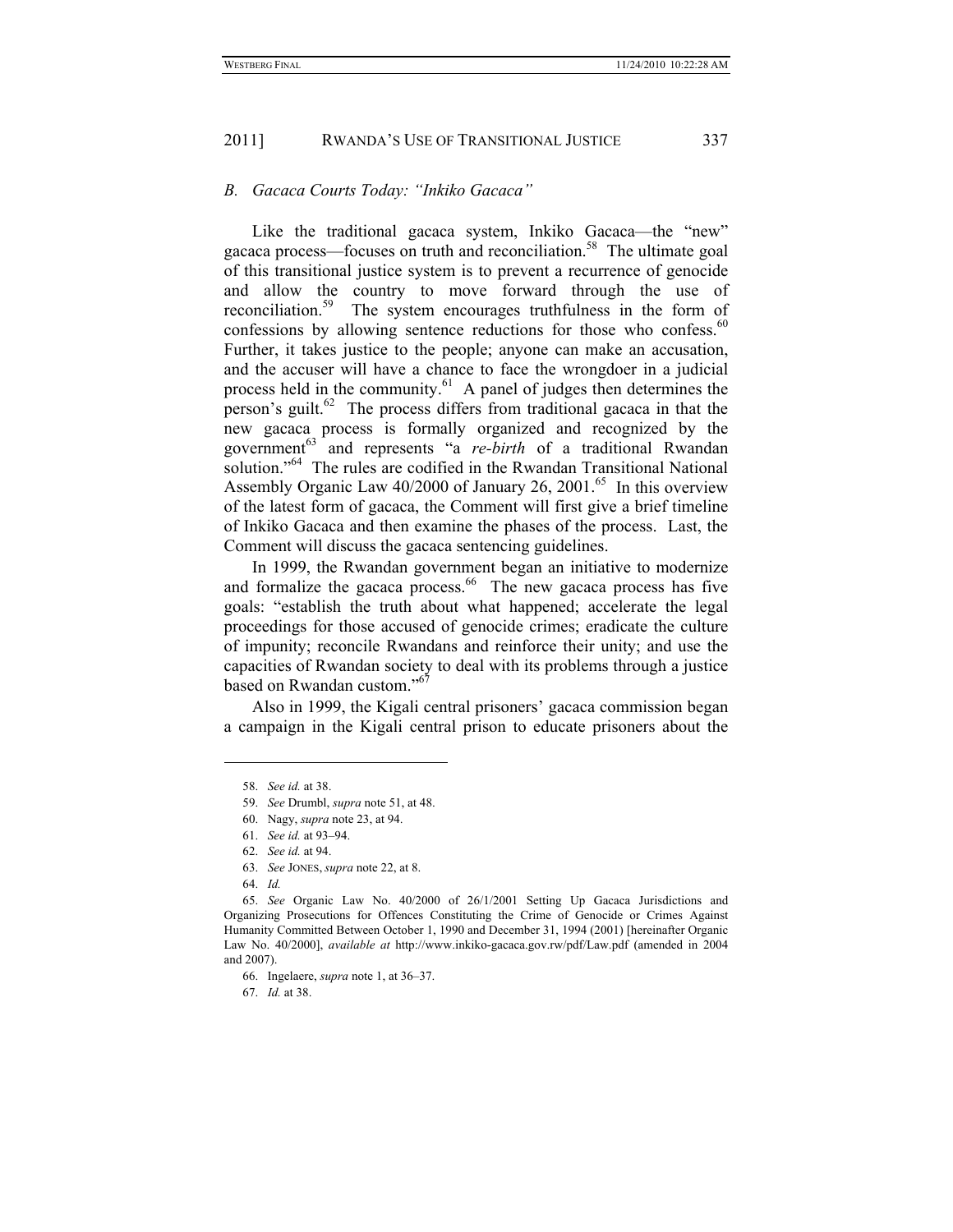gacaca process.68 As a result, about 1127 prisoners in that prison have confessed to various genocide-related crimes.<sup>69</sup> Meanwhile, the government continued to expand and legitimize the process. In October 2001, Rwandans elected 260,000 gacaca judges<sup>70</sup> based on their moral standing, integrity, and noninvolvement in the genocide.<sup>71</sup> In June 2002, eighty pilot gacaca courts began operating.<sup>72</sup> By December of that year, approximately 600 more courts were started.<sup>73</sup> At this time, nineteen judges sat on each panel.<sup>74</sup> The gacaca courts then took a break "intended to identify and correct weaknesses in the system."<sup>75</sup> Reforms in 2004 reduced the number of judges to nine on each panel and the overall number of judges to 169,400.<sup>76</sup> Judges attended four days of training between November and December 2005 in anticipation of the start of gacaca courts nationwide in 2006.<sup>77</sup> By April 2009, Rwanda operated approximately 12,013 gacaca courts, with  $169,442$  judges.<sup>78</sup>

There are two phases of the gacaca process. The first, information gathering, $\frac{79}{15}$  is complicated and time consuming. In this phase, accusations, in the form of testimonials, are collected and validated.<sup>80</sup> This process often leads to new accusations, which also must be validated.<sup>81</sup> At the end of the information collection, judges categorize suspects based on their alleged offenses. $82$  These categories are part of the 2004 gacaca reformation. $83$ 

 <sup>68.</sup> Sheena Kaliisa, *Gacaca: Genocide Suspects Look Forward to New Justice System*, INTERNEWS (Arusha), Oct. 6, 2001.

<sup>69.</sup> *Id.*

 <sup>70.</sup> Julia Crawford, *Hopes and Fears as Kigali Launches Participative Justice*, HIRONDELLE NEWS AGENCY (Lausanne), Oct. 11, 2001.

 <sup>71.</sup> Kaliisa, *supra* note 68.

<sup>72.</sup> *High Turn Out as Gacaca Courts Open Nationwide*, HIRONDELLE NEWS AGENCY (Lausanne), Dec. 6, 2002.

<sup>73.</sup> *Id.*

<sup>74.</sup> *See* Crawford, *supra* note 70.

<sup>75.</sup> *Rwanda: Traditional Courts Inaugurated*, UN INTEGRATED REG'L INFO. NETWORKS, June 24, 2004.

<sup>76.</sup> *Id.*

<sup>77.</sup> *Gacaca Volunteer Judges to Receive over 163 Million*, HIRONDELLE NEWS AGENCY (Lausanne), Jan. 24, 2006 [hereinafter *Gacaca Volunteer Judges*].

<sup>78.</sup> *1994 Genocide—Gacaca Trials Discharge One Million Cases So Far*, HIRONDELLE NEWS AGENCY (Lausanne), Apr. 6, 2009 [hereinafter *1994 Genocide*].

<sup>79.</sup> *See* Ingelaere, *supra* note 1, at 41.

<sup>80.</sup> *See id.*

<sup>81.</sup> *See id.* at 41–42.

<sup>82.</sup> *Id.* at 39, 42.

<sup>83.</sup> *See id.* at 39, 40 tbl.1(a).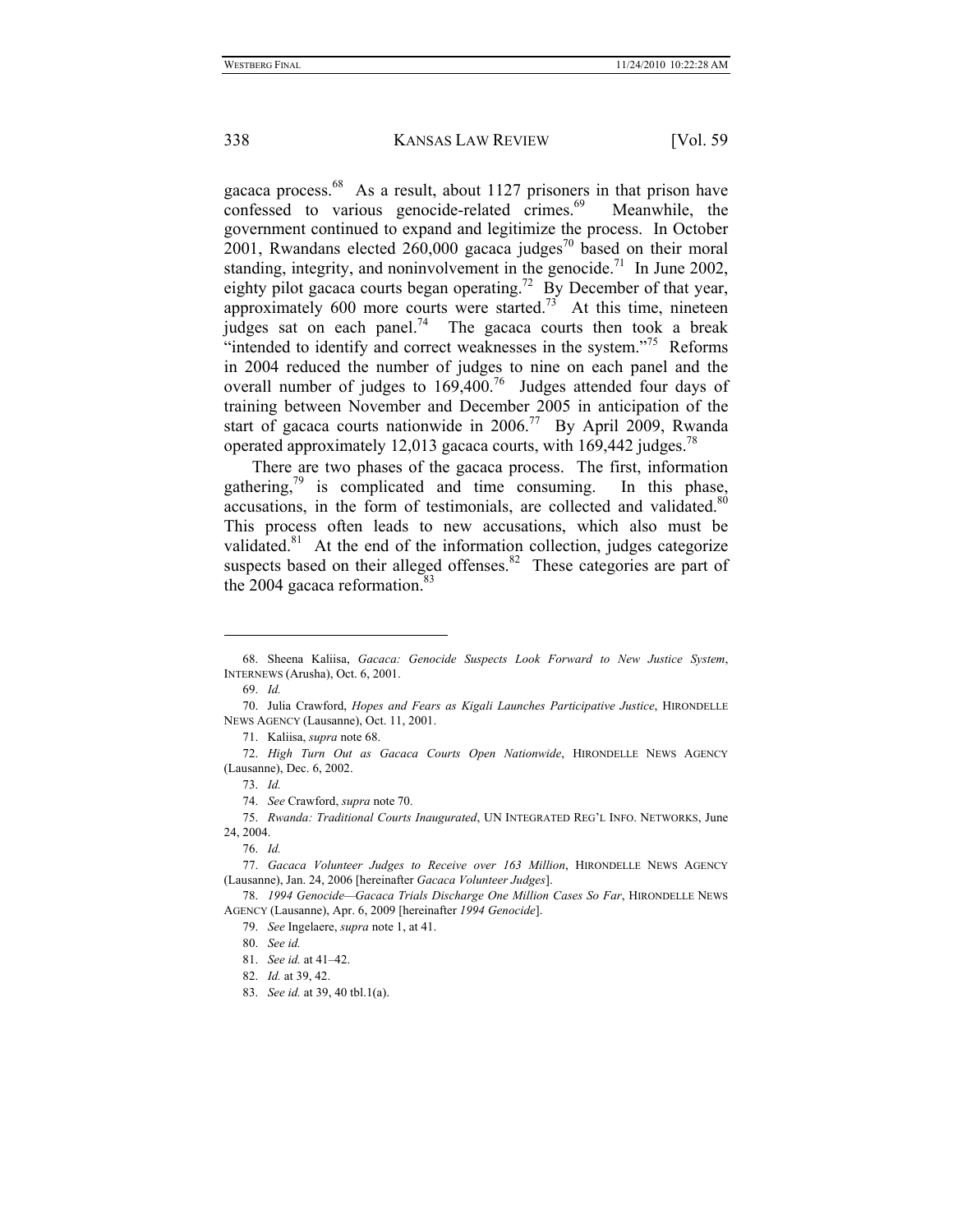There are three categories of criminals in the Rwandan justice system in reference to the genocide and the period between 1990 and 1994. Category-one offenders include rapists and those who occupied leadership positions.<sup>84</sup> Category two has three subcategories, which are separated in terms of sentencing. The first subcategory includes wellknown murderers, torturers, and persons who committed dehumanizing acts on a dead body. The second subcategory covers ordinary killers and those who committed attacks with the intent of killing but were unsuccessful. The third subcategory encompasses those who committed attacks without the intention to kill.<sup>85</sup> Category three includes persons who engaged in property offenses.<sup>86</sup>

The second phase of the gacaca process is the trial.<sup>87</sup> Trials began nationwide in July 2006<sup>88</sup> and were scheduled to conclude in June 2010.<sup>89</sup> Depending on the offense category of the accused, trials are held at various administrative levels.<sup>90</sup> The lowest and smallest administrative level is the cell, comparable to a neighborhood or small community.<sup>91</sup> The next level is a sector, which "is like a small village and groups together several cells."<sup>92</sup> Trials for category-two offenses are held at the sector level, while category-three offenses are tried at the cell level.93 Category-one trials were held in the Rwandan civil courts until 2008.94 At that time, the Rwandan government widened the jurisdiction of the gacaca courts to include some category-one offenses in an effort to dispose of the final cases in a timely manner.<sup>95</sup>

The trials often take place in the accused person's home village.  $96$ Judges read aloud the case file, which consists of the compiled testimonies from the accusers. $97$  The judges and community members also hear from the accused, from any accusers, and from any other

1

89. *Gacaca Closure Now Scheduled for June 30*, HIRONDELLE NEWS AGENCY, Apr. 12, 2010, http://www.hirondellenews.com/content/view/13360/332/.

94. *See* Sulah Nuwamanya, *Gacaca Courts to Get More Powers*, WKLY. OBSERVER (Kampala), Mar. 6, 2008.

97. *Id.* at 41, 42.

<sup>84.</sup> *Id.* at 40 tbl.1(b).

<sup>85.</sup> *Id.*

<sup>86.</sup> *Id.*

<sup>87.</sup> *See id.* at 42.

<sup>88.</sup> *Id.*

<sup>90.</sup> *See* Ingelaere, *supra* note 1, at 42, 43.

<sup>91.</sup> *Id.* at 41.

<sup>92.</sup> *Id.*

<sup>93.</sup> *Id.* at 42, 43.

<sup>95.</sup> *See id.*

<sup>96.</sup> *See* Ingelaere, *supra* note 1, at 42.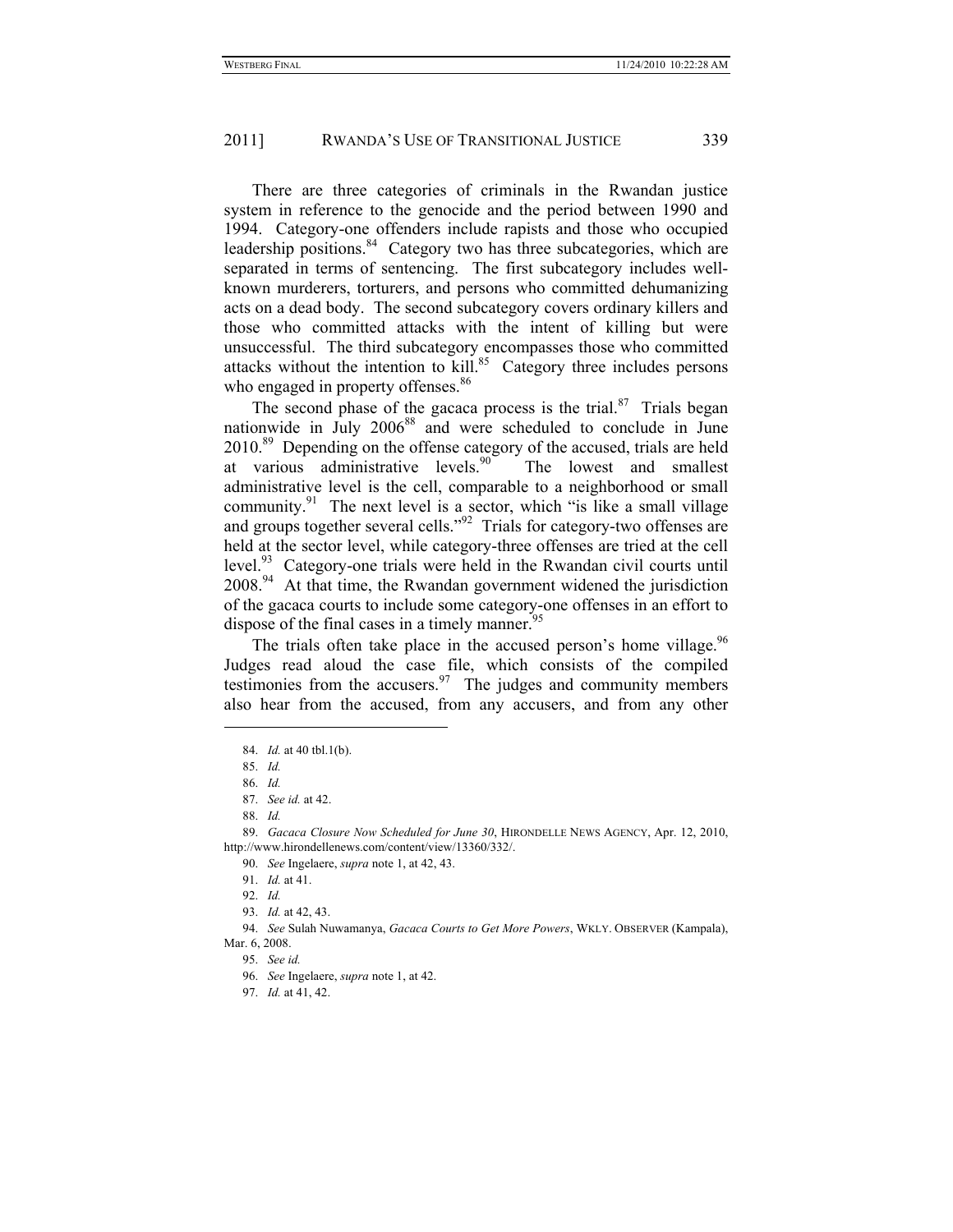person who wishes to speak.<sup>98</sup> Judges then "deliberate among themselves and [announce] the verdict in public."<sup>99</sup> Those convicted have the possibility of appeal; their case may be reviewed by a gacaca appeal court at the sector level composed of judges from the same locality.<sup>100</sup> If it is a category-three property offense, there is an additional, alternative type of dispute resolution. In these cases, the parties to the dispute are permitted to arrive at a "settlement related to the type and amount of restitution."<sup>101</sup> In this situation, the judges are present in a supervisory capacity and simply ratify the agreement if they find it appropriate. $102$ 

Another important part of the gacaca system is sentencing. Because the gacaca courts seek truth and reconciliation,<sup>103</sup> confessions are taken into consideration in sentence determination.<sup>104</sup> Confessing before appearing on a list of suspects reduces the sentence by even more time.<sup>105</sup> The most recent gacaca sentencing amendments were passed in March of 2007.106 On July 25, 2007, Rwanda officially abolished the death penalty,107 thereby removing death from the sentencing possibilities for the worst offenders.<sup>108</sup> Currently, category-one offenders—rapists and those who occupied leadership positions—can be given life imprisonment if they are found guilty and have not given a confession, twenty-five to thirty years if confessing after appearing on a list of suspects, and twenty to twenty-four years if they confess before appearing on the list.<sup>109</sup>

Category-two offenders are the mid-level offenders with a wide range of crimes and sentences. The first subcategory—well-known murderers, torturers, and persons who committed dehumanizing acts on a

<sup>98.</sup> *Id.* at 42.

<sup>99.</sup> *Id.*

<sup>100.</sup> *Id.* at 43.

<sup>101.</sup> *Id.*

<sup>102.</sup> *Id.*

<sup>103.</sup> *See id.* at 38.

<sup>104.</sup> *See High Turn Out as Gacaca Courts Open Nationwide*, *supra* note 72.

<sup>105.</sup> *See* Ingelaere, *supra* note 1, at 40 tbl.1(b).

<sup>106.</sup> *See* Organic Law No. 10/2007 of 01/03/2007 Modifying and Complementing Organic Law No. 16/2004 of 19/6/2004 Establishing the Organisation, Competence and Functioning of Gacaca Courts Charged with Prosecuting and Trying the Perpetrators of the Crime of Genocide and Other Crimes Against Humanity, Committed Between October 1, 1990 and December 31, 1994 as Modified and Complemented to Date (2007) [hereinafter Organic Law 10/2007], *available at*  http://www.inkiko-gacaca.gov.rw/pdf/L.O%20N%2010.2007%20VERSION%FINALE.pdf.

<sup>107.</sup> *Rwanda Abolishes Death Penalty*, AGENCE FRANCE PRESSE, July 26, 2007.

<sup>108.</sup> *See* Nuwamanya, *supra* note 94.

 <sup>109.</sup> Ingelaere, *supra* note 1, at 40 tbl.1(b).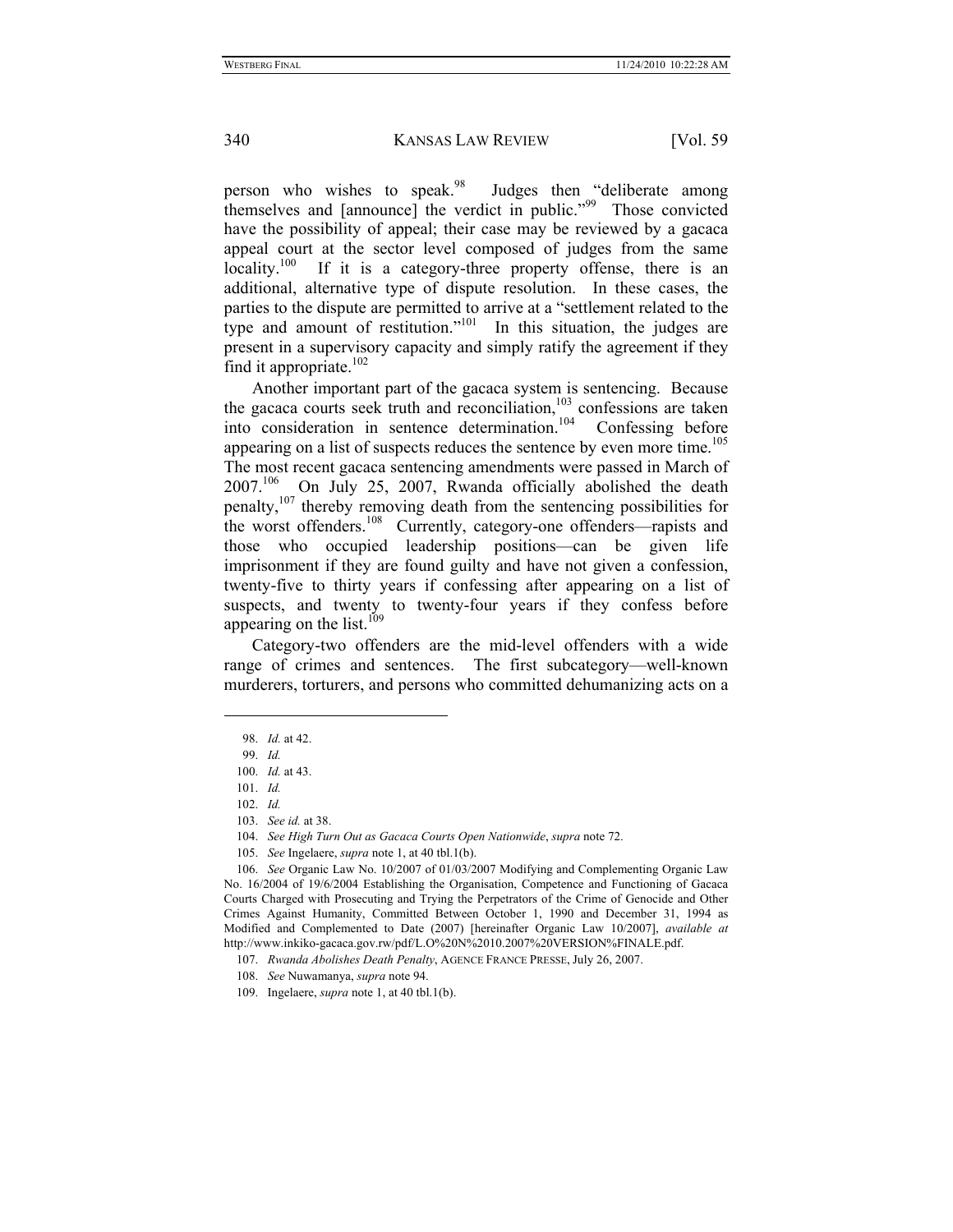dead body—can be sentenced from thirty years to life in prison if they fail to give a confession, twenty-five to twenty-nine years if confessing after appearing on a list of suspects, and twenty to twenty-four years if confessing before that appearance.<sup>110</sup> If a category-two offender confesses, the sentence is broken down: half is community service on probation, one-sixth is suspended, and one-third is served in custody.<sup>111</sup> Subcategory two—ordinary killers and those who committed attacks with the intention of killing but without actually doing so—are sentenced from fifteen to nineteen years without a confession, twelve to fourteen years for confessing after appearing on the list of suspects, and eight to eleven years for confessing before, with the same breakdown of the sentence for those who confess.<sup>112</sup> The final subcategory—those who attacked others without the intention to kill—receives five to seven years without confession, three to four years if confessing after appearing on the list, and one to two years if confessing before appearance on the list.<sup>113</sup> All of the sentences for offenders in this subcategory are broken down, whether or not they confess.<sup>114</sup> Category-three offenders are not given prison sentences but must give civil reparations.<sup>115</sup>

As of April 2009, the gacaca courts had completed 1.1 million cases,<sup>116</sup> the vast majority of which were completed after the formal opening in 2005.117 Compare this figure to the civil justice system, which between 1997 and  $2004$  dealt with only 10,026 cases,<sup>118</sup> and the ICTR, which as of April 2010 had completed only fifty trials.<sup>119</sup>

#### *C. The International Criminal Tribunal for Rwanda*

The United Nations has engaged a different judicial format in pursuing perpetrators of genocide. The United Nations Security Council, in an effort to "contribute to the process of national reconciliation and to

<sup>110.</sup> *Id.*

<sup>111.</sup> *Id.*

<sup>112.</sup> *Id.*

<sup>113.</sup> *Id.*

<sup>114.</sup> *Id.*

<sup>115.</sup> *Id.*

<sup>116.</sup> *1994 Genocide*, *supra* note 78.

<sup>117.</sup> *See Gacaca Closure Postponed One More Time*, HIRONDELLE NEWS AGENCY, Mar. 31, 2010, http://www.hirondellenews.com/content/view/13340/332/.

 <sup>118.</sup> Ingelaere, *supra* note 1, at 45.

 <sup>119.</sup> Hassan B. Jallow, Chief Prosecutor UNICTR & Under Sec'y-Gen., United Nations, Commemoration of 1994 Rwandan Genocide (Apr. 7, 2010), *available at* http://69.94.11.53/ ENGLISH/speeches/jallow100407.htm.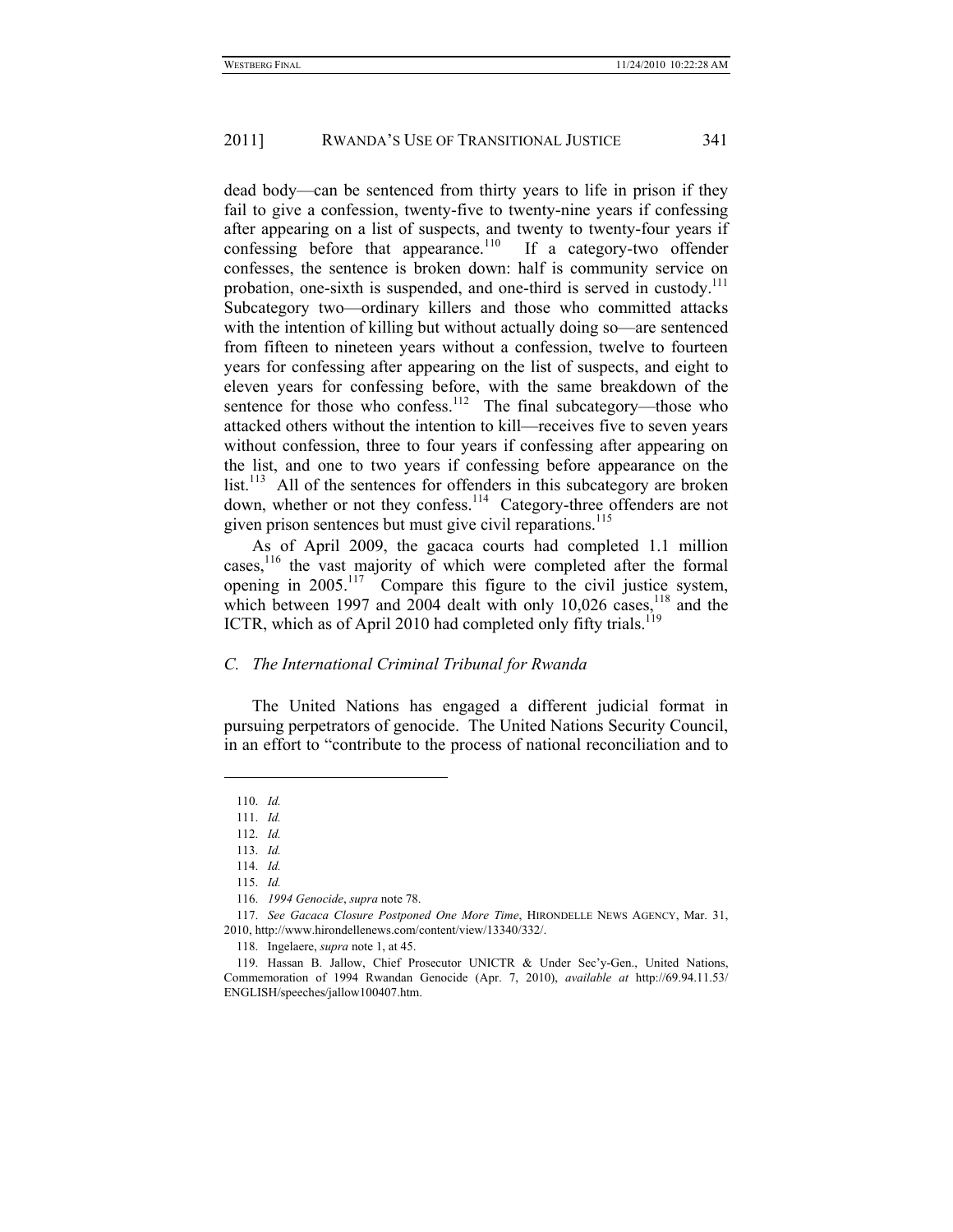the restoration and maintenance of peace [in Rwanda],"120 created the ICTR on November 8, 1994.<sup>121</sup> The ICTR was established "For the Prosecution of Persons Responsible for Genocide and Other Serious Violations of International Humanitarian Law Committed in the Territory of Rwanda and Rwandan citizens responsible for genocide and other such violations committed in the territory of neighboring States, between 1 January 1994 and 31 December."<sup>122</sup>

The ICTR was largely a new idea at its formation and remains so today. Only three important precedents exist for international prosecution: the post-World War II trials held in Nuremberg and Tokyo and, more recently, the International Criminal Tribunal for the Former Yugoslavia (ICTY),  $^{123}$  which was established only in 1993.<sup>124</sup> When the ICTR formed, it met with criticism from the Rwandan government, whose officials were frustrated with the slow-moving United Nations bureaucracy and its aversion to capital punishment.<sup>125</sup> The United Nations has taken great pains to ensure a fair trial process for those brought before the  $\text{ICTR}$ ,<sup>126</sup> and the focus of the tribunal has been decidedly more on retribution than on reconciliation.<sup>127</sup>

In considering whether the gacaca courts are better suited to achieve the broad goals of transition and reparations, the ICTR is a useful comparison because it was established by non-Rwandans, on the other side of the globe, to address the same problem.<sup>128</sup> The ICTR differs greatly in almost every way imaginable, including structure, form, sentencing, jurisdiction, and location. However, a comparison of the two models proves beneficial to an analysis seeking the most effective mode of justice. Perhaps, as will be discussed later, the ICTR could have increased its overall effectiveness in serving the Rwandan people if the United Nations had used a more cultural- and community-based model to form it.

 <sup>120.</sup> S.C. Res. 955, at 2, U.N. Doc. S/RES/955 (Nov. 8, 1994).

<sup>121.</sup> *Id.*

<sup>122.</sup> *Id.* at 3.

<sup>123.</sup> *See* JONES, *supra* note 22, at 107.

<sup>124.</sup> *See* S.C. Res. 827, at 2, U.N. Doc. S/RES/827 (May 25, 1993) (establishing the ICTY).

<sup>125.</sup> *See* Raymond Bonner, *Rwandans Divided on War-Crimes Plan*, N.Y. TIMES, Nov. 2, 1994, at A10.

<sup>126.</sup> *See, e.g.*, JONES, *supra* note 22, at 96–97 (discussing fair-trial considerations in the ICTR and Rwandan courts).

<sup>127.</sup> *See id.* at 125–26.

<sup>128.</sup> *See id.* at 105–09 (discussing the creation of the ICTR).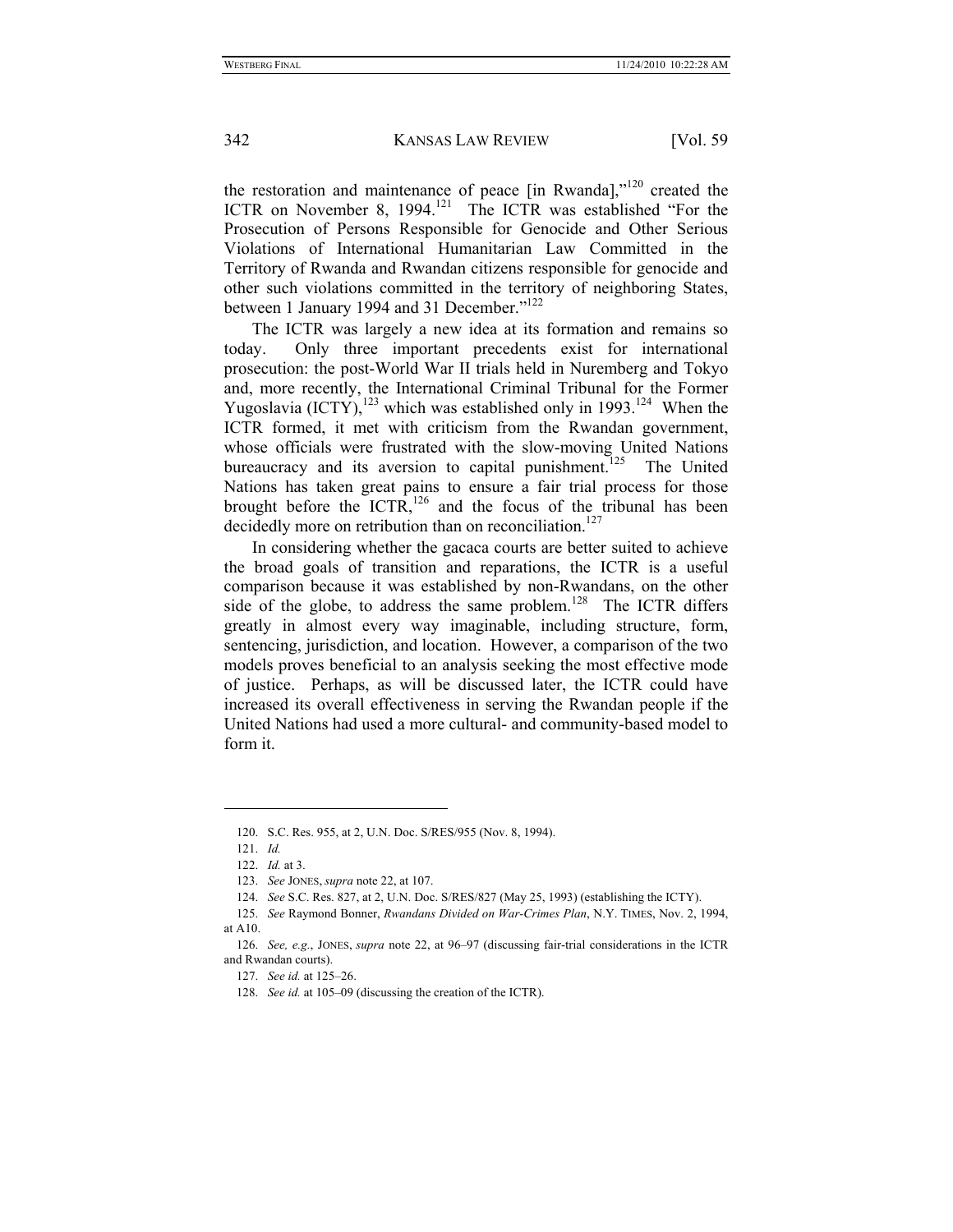The structure of the ICTR is basically the same as the ICTY model.<sup>129</sup> There are three trials chambers and an appeals chamber, composed of sixteen judges, each a national from a different state.<sup>130</sup> Beyond this lies a massive bureaucracy of support staff and administrative groups. There is the Office of the Prosecution, which includes the Prosecution Division and the Appeals and Legal Advisory Division.<sup>131</sup> Next, there is the Registry, which "is responsible for the overall administration and management of the [ICTR]."<sup>132</sup> The bureaucracy continues with Witness Support and Protection, which "ensure[s] the timely availability of witnesses by providing impartial support and protection services to all witnesses and victims called to testify" and includes both a defense and a prosecution section.<sup>133</sup> There is the Defence Counsel and Detention Management Section to provide for "competent defence counsel to indigent accused/suspects detained under the authority of the ICTR and to ensure that the United Nations Detention Facility (UNDF) conforms with international standards."<sup>134</sup> The Court Management Section contains approximately fifty employees that provide "administrative, judicial, and logistic support" to the Chamber proceedings, including court reporters and liaisons between the Chambers and Registry sections.<sup>135</sup> Finally, the Procurement Section "is responsible for the procurement of goods and services" to the ICTR.<sup>136</sup> Compare this with Rwanda's civil courts and the gacaca courts, and it is easy to see why there is criticism of the ICTR's bureaucracy.<sup>137</sup>

The ICTR has jurisdiction over those accused of crimes against humanity and war crimes; specifically, the ICTR tries those who were responsible for the genocide.<sup>138</sup> The ICTR has concurrent but primary

<sup>129.</sup> *Id.* at 107.

<sup>130.</sup> *The Chambers*, INT'L CRIM. TRIBUNAL FOR RWANDA, http://69.94.11.53/ENGLISH/ geninfo/chambers.htm (last visited Oct. 11, 2010).

<sup>131.</sup> *Office of the Prosecution*, INT'L CRIM. TRIBUNAL FOR RWANDA, http://69.94.11.53/ ENGLISH/geninfo/otp.htm (last visited Oct. 11, 2010).

<sup>132.</sup> *The Registry*, INT'L CRIM. TRIBUNAL FOR RWANDA, http://69.94.11.53/ENGLISH/geninfo/ registry.htm (last visited Oct. 11, 2010).

<sup>133.</sup> *Witness Support and Protection at ICTR*, INT'L CRIM. TRIBUNAL FOR RWANDA, http://69.94.11.53/ENGLISH/geninfo/wvss.htm (last visited Oct. 11, 2010).

<sup>134.</sup> *Defence Counsel & Detention Management Section*, INT'L CRIM. TRIBUNAL FOR RWANDA, http://69.94.11.53/ENGLISH/geninfo/dcdms.htm (last visited Oct. 11, 2010).

<sup>135.</sup> *The Court Management Section*, INT'L CRIM. TRIBUNAL FOR RWANDA, http://69.94.11.53/ ENGLISH/geninfo/cms.htm (last visited Oct. 11, 2010).

<sup>136.</sup> *UN-ICTR Procurement Section*, INT'L CRIM. TRIBUNAL FOR RWANDA, http://69.94.11.53/ ENGLISH/procurement/procurement.htm (last visited Oct. 11, 2010).

<sup>137.</sup> *See* discussion *infra* Part III.B.2.

<sup>138.</sup> *See* S.C. Res. 955, *supra* note 120, art. 1.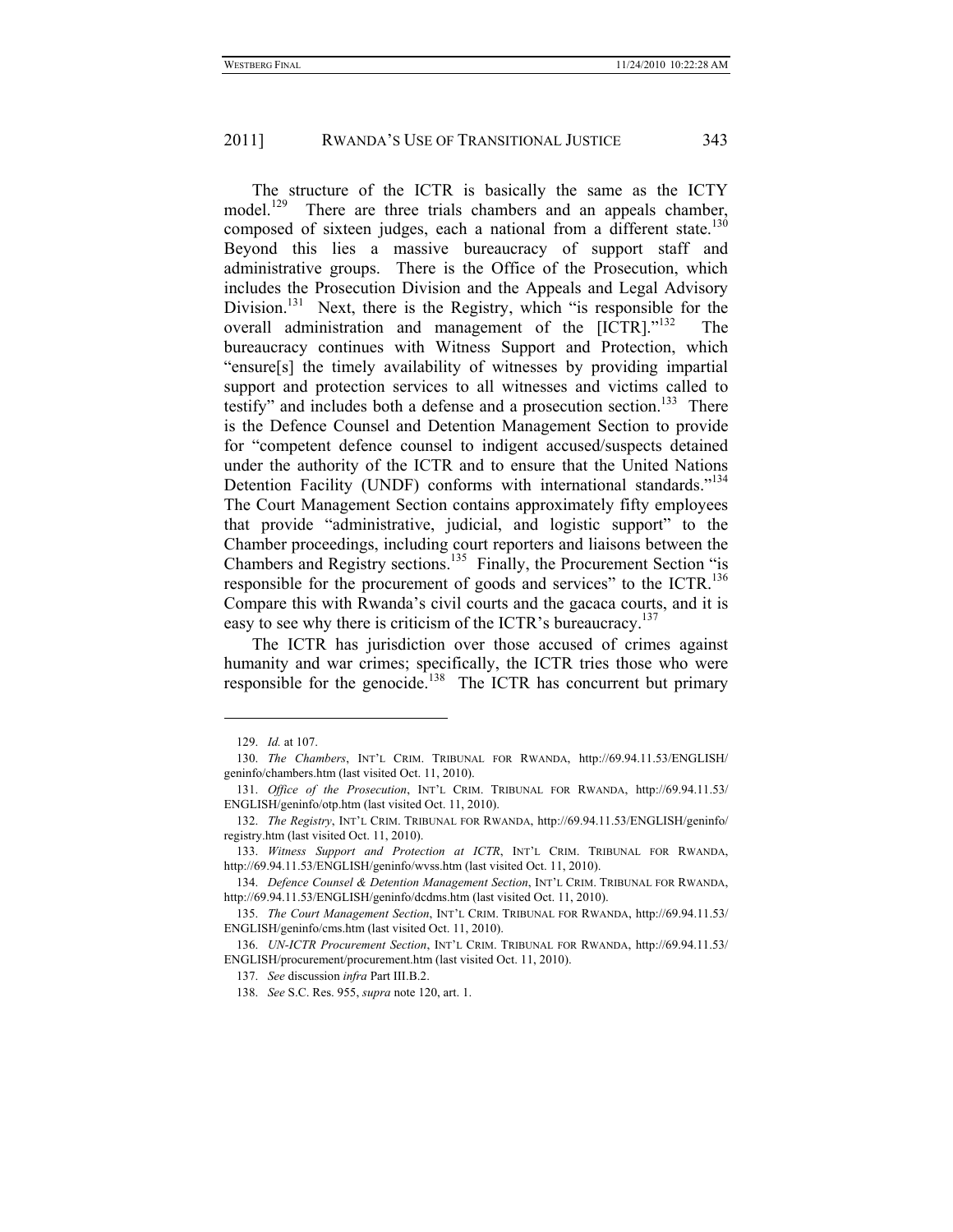jurisdiction, meaning that it may stay proceedings in Rwanda and order the accused to be transferred for prosecution.<sup>139</sup> The accused are given full due process rights, including being informed of the nature of the charges, having adequate time to prepare a defense, and the right to an attorney.140 Failure in due process can result in dismissal of the indictment.<sup>141</sup>

The ICTR is located in Arusha, Tanzania.<sup>142</sup> It is a truly international affair—states participating in the arrest of suspects include Tanzania, Cameroon, Kenya, Benin, Côte d'Ivoire, Namibia, Togo, Zambia, Burkina Faso, Mali, Democratic Republic of Congo, South Africa, Belgium, Switzerland, the Netherlands, and the United States.<sup>143</sup> Because witnesses for the trials are often refugees hiding in other countries without valid traveling papers, various countries continuously assist them with documentation and travel.<sup>144</sup> Additionally, members of the ICTR staff represent eighty different nationalities; $145$  and sentences for the convicted are enforced in places ranging from Mali, Benin, and Swaziland to France, Italy, and Sweden.<sup>146</sup>

The first ICTR case began in  $1997<sup>147</sup>$  Thus far, the ICTR has completed thirty-six cases, acquitted eight detainees, released two, has twenty-two cases currently in progress, eight more on appeal, and two more criminals detained and awaiting trial.<sup>148</sup> Ten accused are still at large.<sup>149</sup> For the 2010 and 2011 biennial budget, the ICTR had a United Nations approved gross budget of  $$245,295,800<sup>150</sup>$  In comparison, this figure represents approximately eighteen percent of Rwanda's estimated

<sup>139.</sup> *See id.* art. 8.

<sup>140.</sup> *Id.* art. 20.

 <sup>141.</sup> Failure to charge and failure to present a suspect in front of a judge promptly are both ICTR due-process violations that allowed one suspect to be released. *See* Prosecutor v. Jean-Bosco Barayagwiza, Case No. ICTR-97-19-AR72, Decision (Nov. 2, 1999), http://www.icty.org/x/File/ Legal%20Library/jud\_supplement/supp9-e/barayagwisa.htm.

 <sup>142.</sup> S.C. Res. 977, U.N. Doc. S/RES/977 (Feb. 22, 1995).

<sup>143.</sup> *International Co-operation with the Tribunal*, INT'L CRIM. TRIBUNAL FOR RWANDA, http://www.unictr.org/tabid/113/default.aspx (last visited Oct. 11, 2010).

<sup>144.</sup> *Id.*

<sup>145.</sup> *Id.*

<sup>146.</sup> *Id.*

<sup>147.</sup> *Basic Facts on the ICTR*, HIRONDELLE NEWS AGENCY, http://www.hirondellenews.com/ content/view/9239/1152/ (last visited Oct. 11, 2010)*.*

<sup>148.</sup> *Status of Cases*, INT'L CRIM. TRIBUNAL FOR RWANDA, http://www.unictr.org/cases/ statusofcases/tabid/204/default.aspx (last visited Nov. 18, 2010).

<sup>149.</sup> *Id.*

<sup>150.</sup> *General Information*, INT'L CRIM. TRIBUNAL FOR RWANDA, http://www.unictr.org/ aboutictr/generalinformation/tabid/101/default.aspx (last visited Oct. 11, 2010).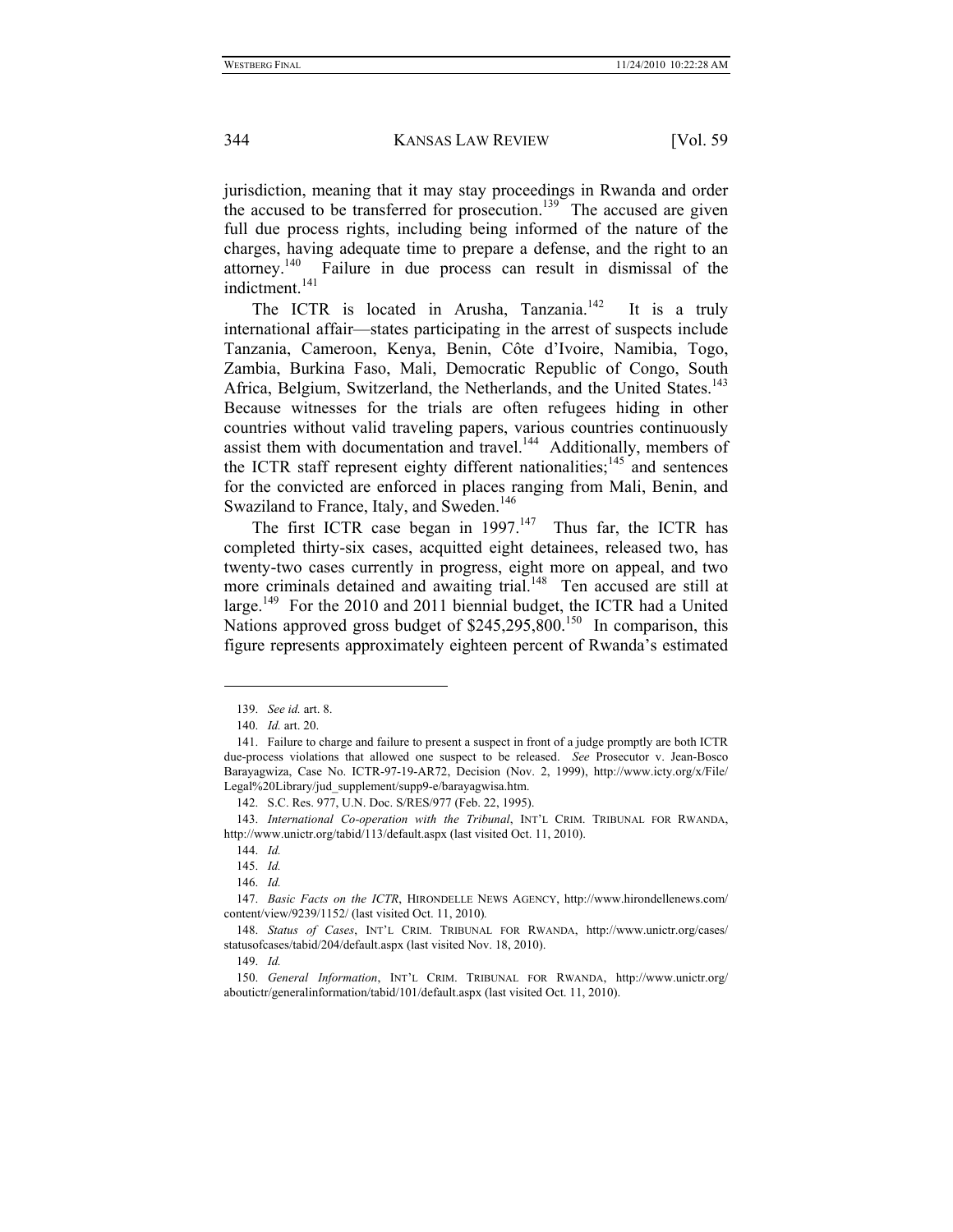national expenditures in 2009.<sup>151</sup> From its inception in 1994 until 2008, the ICTR has run at a total cost of approximately  $$1.1$  billion.<sup>152</sup>

#### III. ANALYSIS

Thus far, the background discussion has illustrated the history of Rwanda and the cause of the genocide, the workings of the gacaca courts, and the workings of the ICTR. At this point, the Comment analyzes the strengths and weaknesses of both the gacaca courts and the ICTR in terms of transitional justice. Next, it discusses how the gacaca courts are the more successful form of justice for the Rwandan people and represent a better cultural balance for the future use of transitional justice.

### *A. Strengths and Weaknesses of the Gacaca Courts*

As previously mentioned, this Comment uses a broad definition of the term *transitional justice*. 153 Transitional justice, by this definition, is interdisciplinary—it addresses numerous social areas and offers judicial approaches, which is exactly what the gacaca courts in Rwanda are doing. Specifically, the gacaca court system offers economic, sociological, psychological, and cultural benefits. Each of these areas overlaps with others, but for ease of dialogue, these aspects have been separated into categories.

First, this Comment discusses the economic benefits of the gacaca system. These include the cost, timeliness, and social drain of the prison population. Second, this Comment examines the sociological and social relations that the gacaca courts successfully addressed. These include the mindset of the perpetrator and the overall social goal of building a unified country. Third, the Comment assesses the psychological benefits bestowed on both the victims and the accused. Fourth, the Comment discusses the Rwandan cultural aspects that benefit from the gacaca courts. Finally, the Comment analyzes the major weaknesses of the gacaca courts, which include procedural issues, procurement of suspects, court legitimacy problems, and lack of rights of the accused. Overall,

 <sup>151.</sup> Rwanda's estimated expenditures in 2009 total \$1.392 billion. *The World Factbook: Rwanda*, CENT. INTELLIGENCE AGENCY, https://www.cia.gov/library/publications/the-worldfactbook/geos/rw.html (last visited Oct. 11, 2010) [hereinafter *World Factbook: Rwanda*].

<sup>152.</sup> *ICTR/Budget—UN Approves 267 Million Dollars ICTR Budget*, HIRONDELLE NEWS AGENCY (Lausanne), Jan. 22, 2008.

<sup>153.</sup> *See supra* notes 11–14 and accompanying text.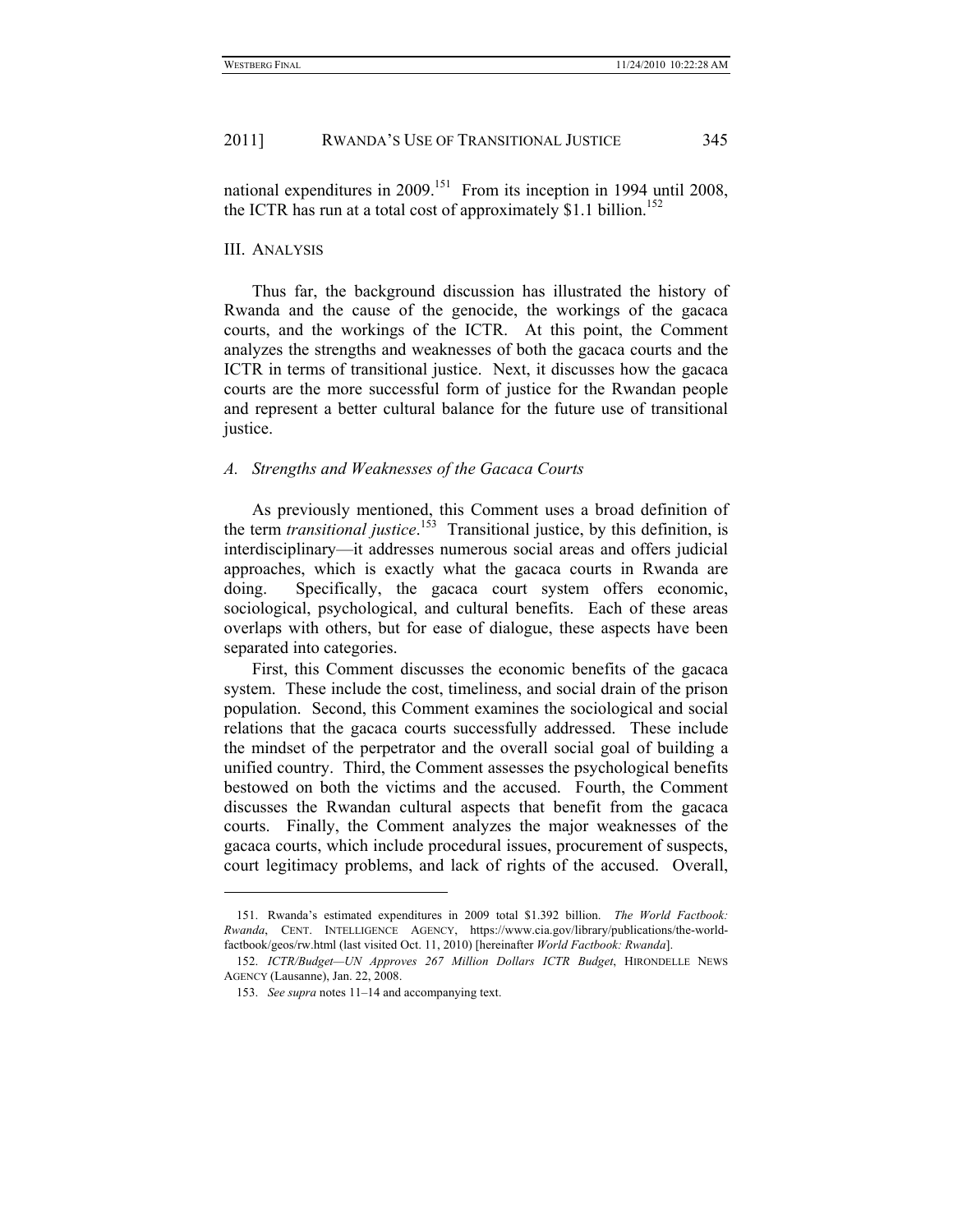this discussion leads to the conclusion that while the gacaca system is not perfect, it is an effective and useful method for transitional justice and dispute resolution. With modifications, it could teach the rest of the world a more comprehensive approach to justice and serve as a model for future reconciliation-minded systems.

### 1. Economic Benefits of the Gacaca System

Economic advantages of the gacaca courts are somewhat more straightforward than the other categories. Many of these are found by simply looking at the gacaca system and comparing it to trials held in the Rwandan criminal courts, which are more of a westernized institution. While gacaca trials give many economic advantages to the Rwandan people, there are also negative aspects that will be acknowledged.

To begin with, it is important to look at the cost of the gacaca trials. The trials are held in the neighborhoods and communities where the offenses took place and are literally held on the grass.154 Compared with costs for traditional litigation, which include court costs, housing, utilities, and transportation, community-held trials have the potential to save the government enormous overhead cost.

Additionally, the judges are paid low wages<sup>155</sup> and initially were not paid at all.156 Without much financial benefit, the judges may well prefer working their fields to presiding over a gacaca court—making the low wages a point of argument against the effectiveness of the gacaca courts. Ultimately, however, the government does not have to pay high salaries for individuals with a high degree of legal training, and the judges are continuing their productive roles in their society.

The gacaca trials omit the use of lawyers or other official paid representation for the accused in favor of allowing anyone to speak for the defendant.<sup>157</sup> Failing to use official representation to defend the accused has negative aspects because due process rights, at least as recognized by a Western society, are basically nonexistent. There is no one trained in the legal process to make arguments on behalf of the accused, to ensure he is receiving fair treatment from the court, or to explain exigent circumstances in which crimes may have occurred.

<sup>154.</sup> *See* Ingelaere, *supra* note 1, at 33.

<sup>155.</sup> *See Gacaca Volunteer Judges*, *supra* note 77.

<sup>156.</sup> *See* Sheena Kaliisa, *Kigali Elect Judges for New Justice System*, INTERNEWS (Arusha), Oct. 3, 2001.

<sup>157.</sup> *Rwanda Assures Defence Rights Before the Gacacas*, HIRONDELLE NEWS AGENCY, Dec. 13, 2007, http://www.hirondellenews.com/content/view/10416/26/ [hereinafter *Rwanda Assures*].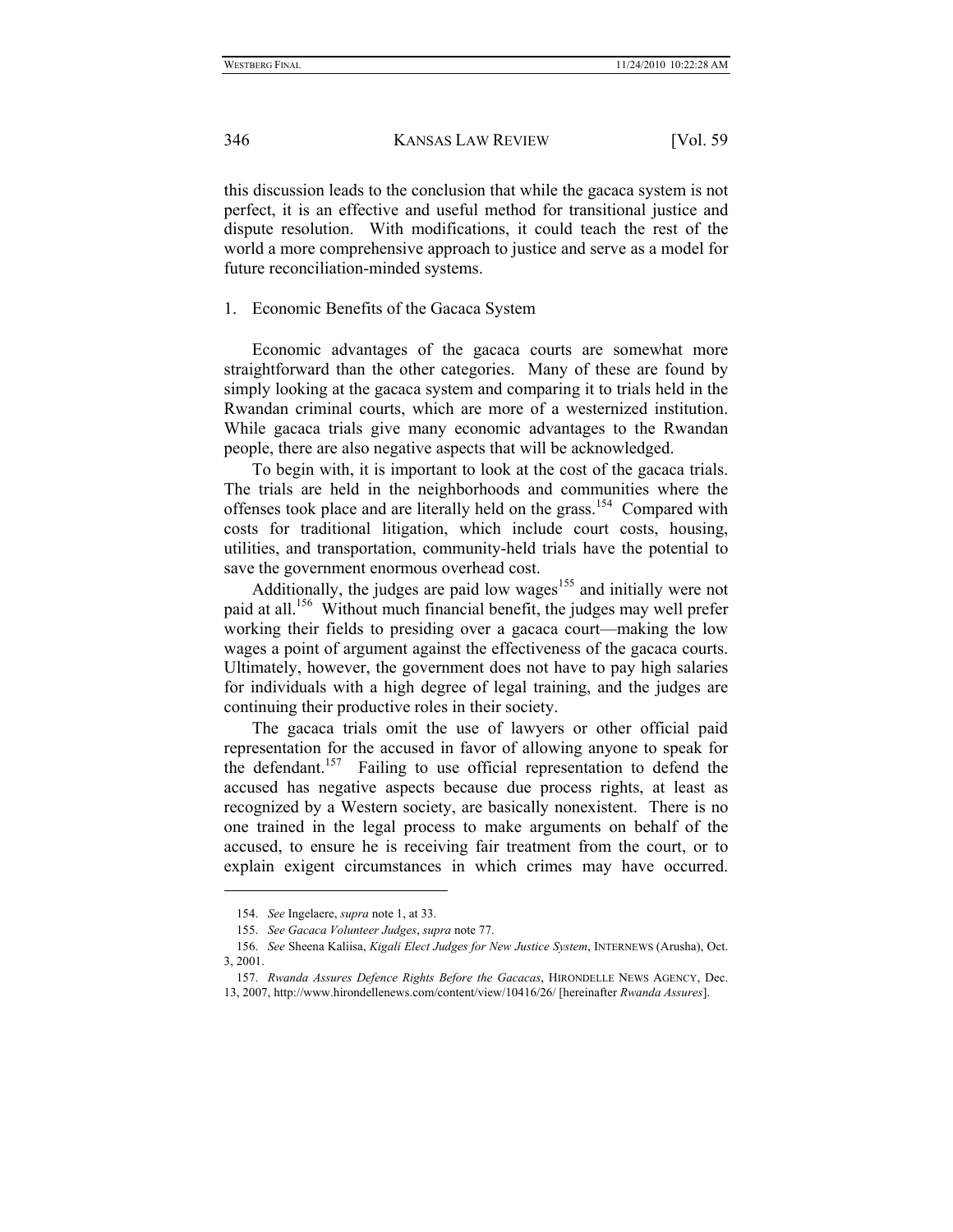However, it is important to keep in mind that this is not a Western society and that this system was designed with other purposes in mind namely, that the people of Rwanda are recovering from crimes of catastrophic proportions and that they are traditionally a society of reconciliation. If each accused had formal counsel, over one million attorneys would be needed.<sup>158</sup> Counsel would need some kind of compensation and would have to come from somewhere. Defense counsel might have to be brought from outside the community, causing mistrust amongst the villagers because the counsels are outsiders who are not accustomed to the system. Otherwise, defense counsel would have to come from the village itself. This would mean another person would be taken out of productive labor for the time of representation and would also probably have bias one way or another about the accused's guilt or innocence.

Additionally, it has been suggested that the "imposing presence of a lawyer would intimidate the gacaca judges."<sup>159</sup> While not a specifically economic factor, the system is dependent on the workings of the judges as community members to keep it afloat. Taking this and the results of the actual trial process as a whole, it is certainly arguable that the people of Rwanda are using one of the most cost-effective ways to deliver justice to a massive amount of people.

The next economic factor is timeliness. If justice were delivered in the manner used in the first years after the genocide, it would have taken over a century to complete the trials.<sup>160</sup> The slow-moving process, coupled with the above-mentioned costs associated with a more formal trial, including overhead costs and the need for people with a high level of legal training, would immensely drain the Rwandan economy.

Closely related to the timeliness is the economic drain from the prison system. Each person in prison costs the government money to house and feed. In some areas, families bring meals to their accused and imprisoned family members.<sup>161</sup> Bringing meals is a burden on those family members because it requires time and precious resources. Additionally, especially in an agricultural society, imprisoned individuals who may or may not be guilty of the crime they are accused of are not able to be productive members of society. Able bodies that are not

<sup>158.</sup> *See Gacaca Courts: 1.4 Million Cases Handled in Past Two Years*, HIRONDELLE NEWS AGENCY (Lausanne), Feb. 6, 2009.

<sup>159.</sup> *Rwanda Assures*, *supra* note 157.

 <sup>160.</sup> Baguma, *supra* note 6.

<sup>161.</sup> *See* GACACA, LIVING TOGETHER AGAIN IN RWANDA? (Dominant 7/Gacaca Productions 2002).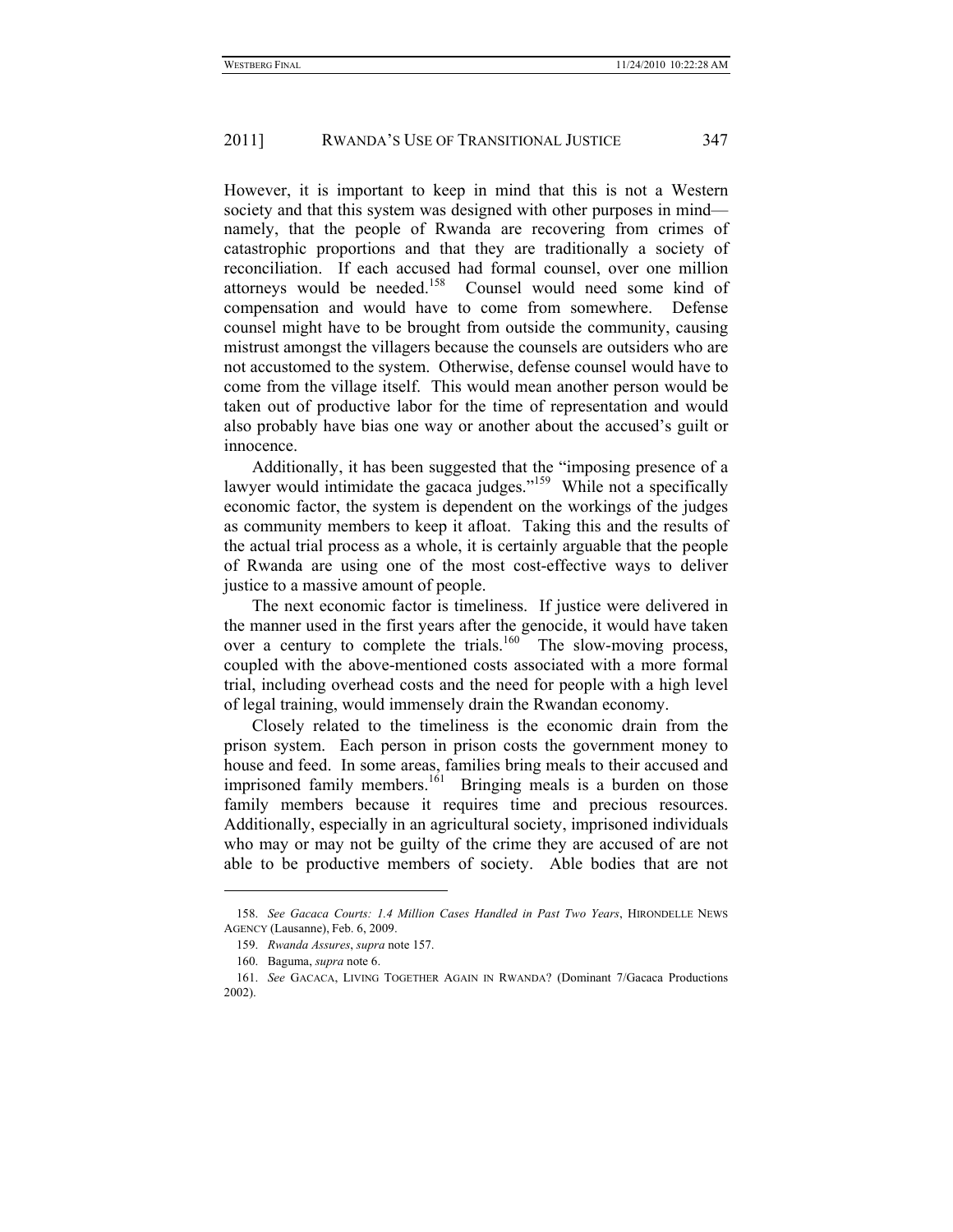working fields are, in essence, hurting the well-being of others and harming the country's economy. This is especially true in such a small country, and with well over  $100,000$  citizens imprisoned,  $^{162}$  there is a definite labor drain. The gacaca system, in disposing of the cases quickly, allows those people who are innocent or are accused of crimes carrying a short prison sentence to return home and resume productivity. Additionally, the sentencing requirements that allow part of the sentence to be served on work-release parole<sup>163</sup> are an extremely powerful advantage of the gacaca system. Again, rather than finishing out their prison sentences in full, individuals are able to rejoin the community as productive members and reconcile their crimes by helping others.

2. Sociological and Social-Relations Benefits of the Gacaca System

Society benefits on macro and micro levels from the gacaca system and its ability to take into consideration certain sociological patterns of the génocidaires. Anne Aghion, in her documentary *Gacaca, Living Together in Rwanda?*, examines the personalities of those accused of criminal acts during the genocide.<sup>164</sup> Importantly, her film reveals that at least some of these people are conformists.<sup>165</sup> They stay in prisons, even when security is minimal.<sup>166</sup> They do things that are asked of them.<sup>167</sup> Interestingly, many of the accused at the gacaca level simply do not fit the mindset of killers.<sup>168</sup> Basically, the people on the ground who committed acts of violence are generally not social deviants—in fact, they often want to be integrated and accepted in society<sup>169</sup>—which makes sense when considering that the social climate leading to the genocide was comprised of propaganda and brainwashing, in addition to general social unrest.<sup>170</sup> When the higher power of government told them to go out and fix all their problems by committing acts of violence, they listened.<sup>171</sup> The accused are remorseful, at least insofar as many confess to their crimes so they can apologize to their victims during the gacaca

 <sup>162.</sup> Baguma, *supra* note 6.

<sup>163.</sup> *See supra* note 111 and accompanying text.

<sup>164.</sup> *See* GACACA, LIVING TOGETHER AGAIN IN RWANDA?, *supra* note 161.

<sup>165.</sup> *See id.*

<sup>166.</sup> *See id.*

<sup>167.</sup> *See id.*

<sup>168.</sup> *See id.*

<sup>169.</sup> *See id.*

<sup>170.</sup> *See supra* notes 36–39 and accompanying text.

<sup>171.</sup> *See* Ingelaere, *supra* note 1, at 29–30.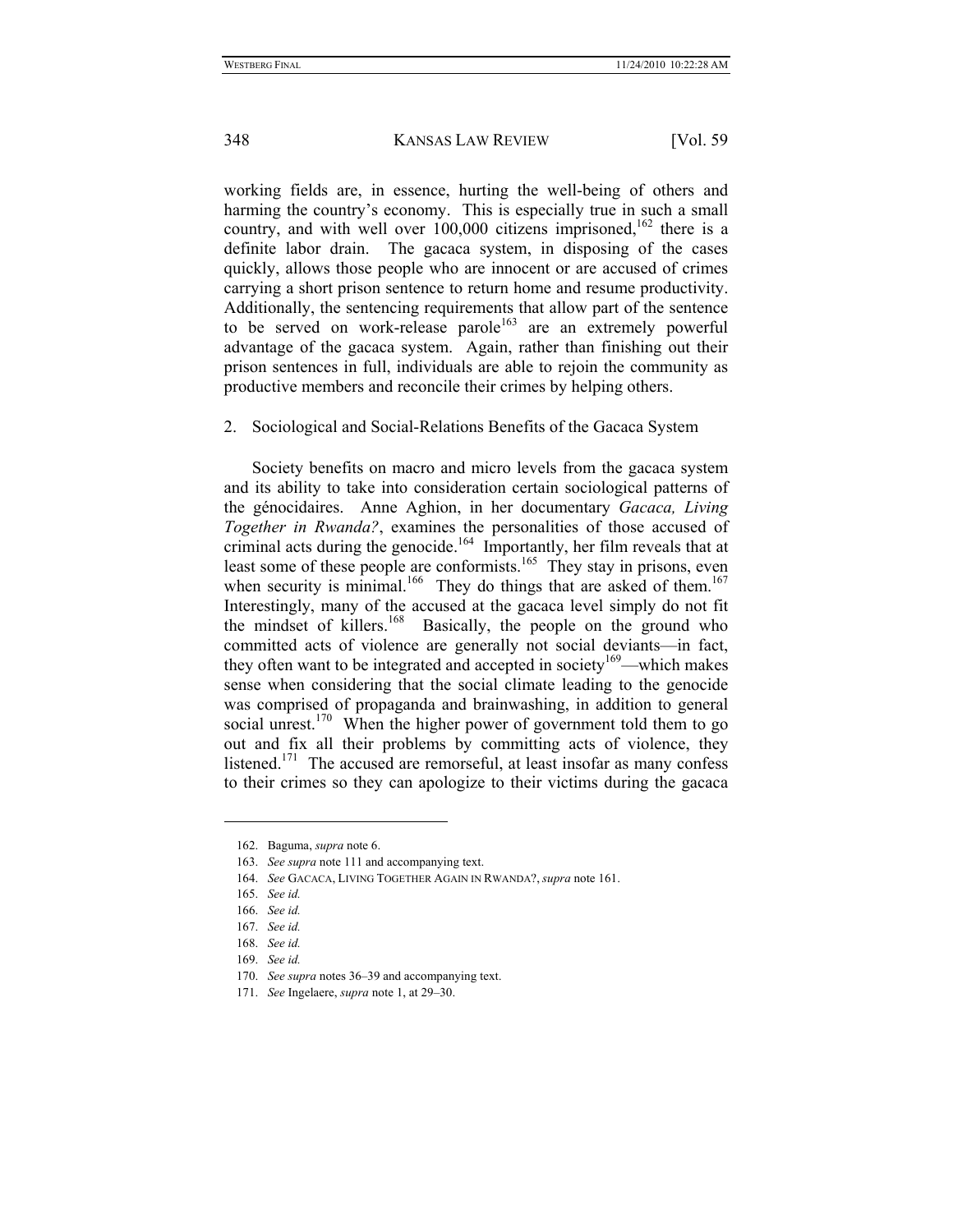court.172 Gacaca encourages this by allowing reduced sentences and earlier reintegration into Rwandan society for those who confess.<sup>173</sup>

Another societal advantage is the use of gacaca to help reintegration of citizens as part of building a unified Rwanda. The Rwandan Constitution no longer recognizes Hutu or Tutsi, eliminating these labels in favor of one "Rwandan" label.<sup>174</sup> Part of building a unified Rwanda involves forgiving those who caused harm so they can come home and resume a useful place in society. The open format of gacaca allows victims and transgressors to speak openly about wrongs committed in the hope of moving forward in unity. Of course, forgiveness is easier said than done, especially following an event as catastrophic as genocide. Nevertheless, open forgiveness is something that the system is striving toward, and perhaps it is better to confront these issues now, as opposed to allowing the hurt to pass down through the generations as a form of blood feud.

As part of building a unified Rwanda, gacaca has also given the citizens participatory justice and community involvement in the proceedings. Individual community members, including victims, attend the gacaca courts to make accusations and hear the accused.<sup>175</sup> The judges are members of the local community—they are not outsiders brought in to make judgments.<sup>176</sup> This format creates an atmosphere of a community holding its members accountable for their wrongdoings, as the original gacaca did. This makes it possible for the community to accept the outcome more readily.

# 3. Psychological Benefits

Conventional criminal law recognizes multiple theories of punishment, including deterrence, retribution, rehabilitation, and restitution. All of these have an impact on both the individual criminal and other individuals in society, and gacaca imbibes them all. Psychologically, there is a huge deterrent effect from having one's crimes known to the entire community and having to stand in front of them and either confess or try to refute the testimony. Although the government is working hard to reunite Rwanda, the kind of pain that

<sup>172.</sup> *See* GACACA, LIVING TOGETHER AGAIN IN RWANDA?, *supra* note 161.

<sup>173.</sup> *See supra* notes 104–05 and accompanying text.

<sup>174.</sup> *See supra* note 23 and accompanying text.

<sup>175.</sup> *See* Ingelaere, *supra* note 1, at 41.

<sup>176.</sup> *See id.*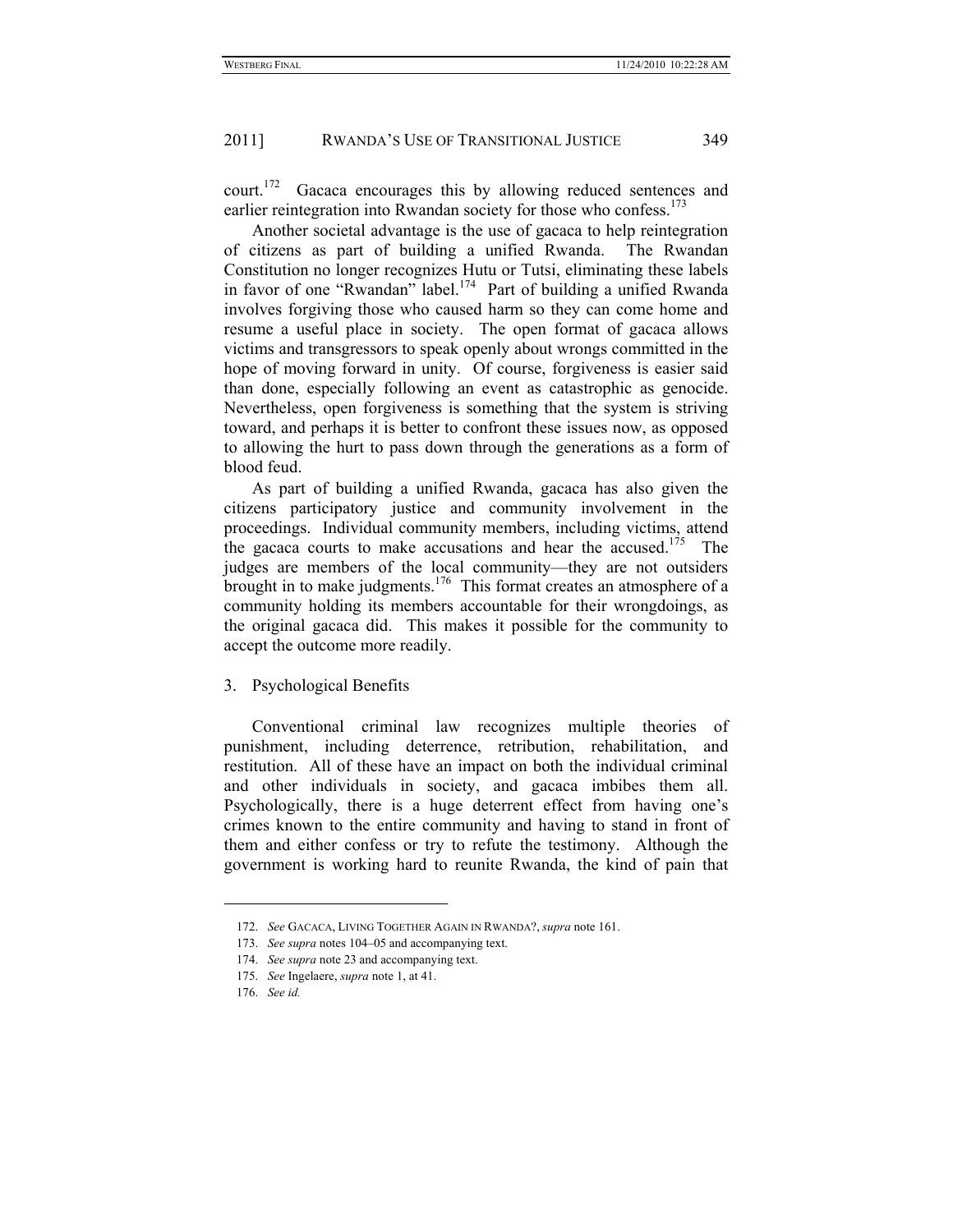arises from genocide is not likely to be forgotten—and so this court system stands not only as a deterrent for the criminals but also for others in the community. In Rwandan culture, the family is still important and the community is an extension of the family. Using the gacaca format discourages people from committing crimes because they may be called in front of their family to answer the accusations.

In that same cultural context, there is also a retributive aspect. People do not want to be confronted with the worst acts they have committed, especially not by their victims. Confrontation by one's victim is certainly a form of punishment. Additionally, the prison sentences impose a further retributive effect. However, because the main goal of the government is to rebuild and unify the country,  $177$  this is probably not a primary concern beyond a low level of retribution.

Rehabilitation occurs when the prisoners are released back into their communities, among the people who accused them, to try and make a life. The community as a whole is responsible for the rehabilitation. Restitution happens in much the same way—when the offender returns, he has to make amends to those who were hurt. Laboring in their fields is one form of restitution; another form is monetary repayment for the level-three property offenses that are not punished with a prison sentence.<sup>178</sup>

Beyond serving interests that are important in conventional criminal law, gacaca also helps the victims to carry on with their lives and forces the génocidaires to face their crimes. Because the community is so heavily involved in every step of gacaca, from evidence gathering to communities assembled to hear charges, the community members are able to see those who wronged them and take an active role in the determination of their futures. If closure is yet too difficult for the victims, at least they can begin the process of moving on.

On the other side, the génocidaires are not left to themselves to harbor lingering feelings about the individuals they sought to hurt or eliminate. They cannot detach themselves from the outside world and the victims because they are connected through the gacaca court. Undoing the damage done to Rwandan society through propaganda and brainwashing is not a simple task, but at the very least, the accused can begin to think of their accusers and the witnesses against them as people.

<sup>177.</sup> *See id.* at 31.

<sup>178.</sup> *See id.* at 40 tbl.1(b).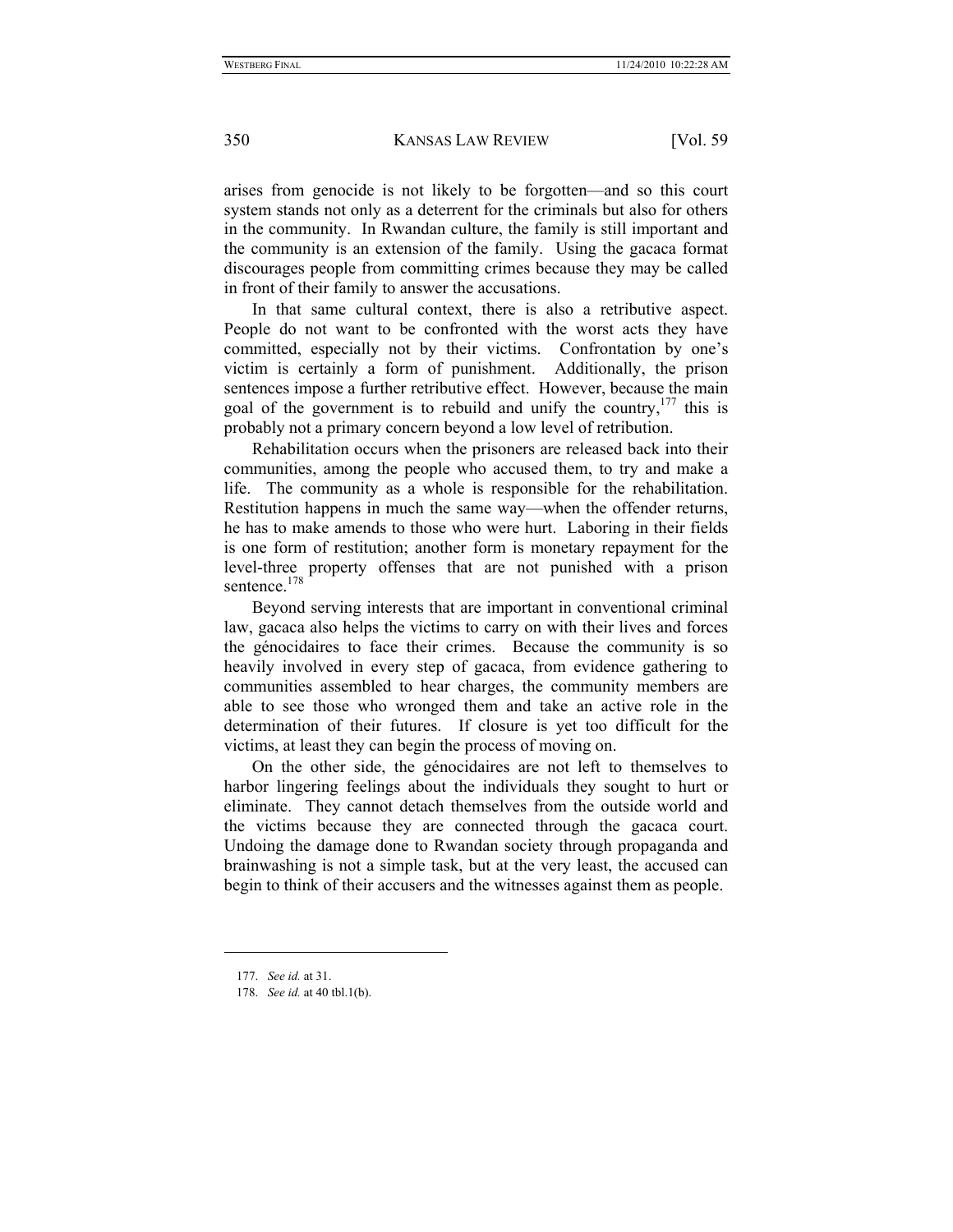### 4. Rwandan Culture

As already mentioned, one of the biggest benefits that gacaca bestows upon Rwanda is the unification of the country. Unification, in essence, creates a new culture for Rwanda. There are also parts of the traditional Rwandan culture that benefit from the gacaca courts more than they would benefit from Rwanda's detached civil courts.

First, gacaca is a system of justice Rwandans are comfortable with. Even though gacaca was pushed into a subservient position by the Belgian colonizers, it remained a part of the dispute-resolution system.<sup>179</sup> Using the new gacaca on a broad scale is in line with tradition, albeit with a slightly different form and function than original gacaca. However, it comes from the roots of Rwandan society and has the ability to restore a piece of culture that was almost lost in the colonization process.

Next, the gacaca system brings opportunities for reconciliation.<sup>180</sup> One Rwandan adage reads: "In Rwanda we say . . . 'The family that does not speak dies."<sup>181</sup> In an Anne Aghion documentary of the same name, the film crew interviewed one man, Rwamfizi, a member of a Hutu night patrol who was accused of killing people in his village and has returned upon his release to await trial.<sup>182</sup> Toward the end, the film crew brings Rwamfizi, his accusers, and other villagers to a bar, and it is the first time that they have sat down together since the genocide.<sup>183</sup> Some of the women who lost all of their children have a difficult time, but others make the point that "[h]e was always a son of the family, and he remains so today," and that they will try to bring him back in.<sup>184</sup> The villagers and Rwamfizi begin to talk, to find ways to live together again.<sup>185</sup> One point the people make is that mistrust is not good—people must learn to live together.<sup>186</sup> Rwamfizi's release from prison has given villagers the opportunity to do that by getting the accusations out in the open and allowing Rwamfizi to repair damaged relationships. $187$ 

<sup>179.</sup> *See id.* at 34.

<sup>180.</sup> See IN RWANDA WE SAY ... THE FAMILY THAT DOES NOT SPEAK DIES (Dominant 7/Gacaca Productions 2004) [hereinafter IN RWANDA WE SAY].

<sup>181.</sup> *Id.*

<sup>182.</sup> *See id.*

<sup>183.</sup> *See id.*

<sup>184.</sup> *Id.*

<sup>185.</sup> *See id.*

<sup>186.</sup> *Id.*

<sup>187.</sup> *See id.*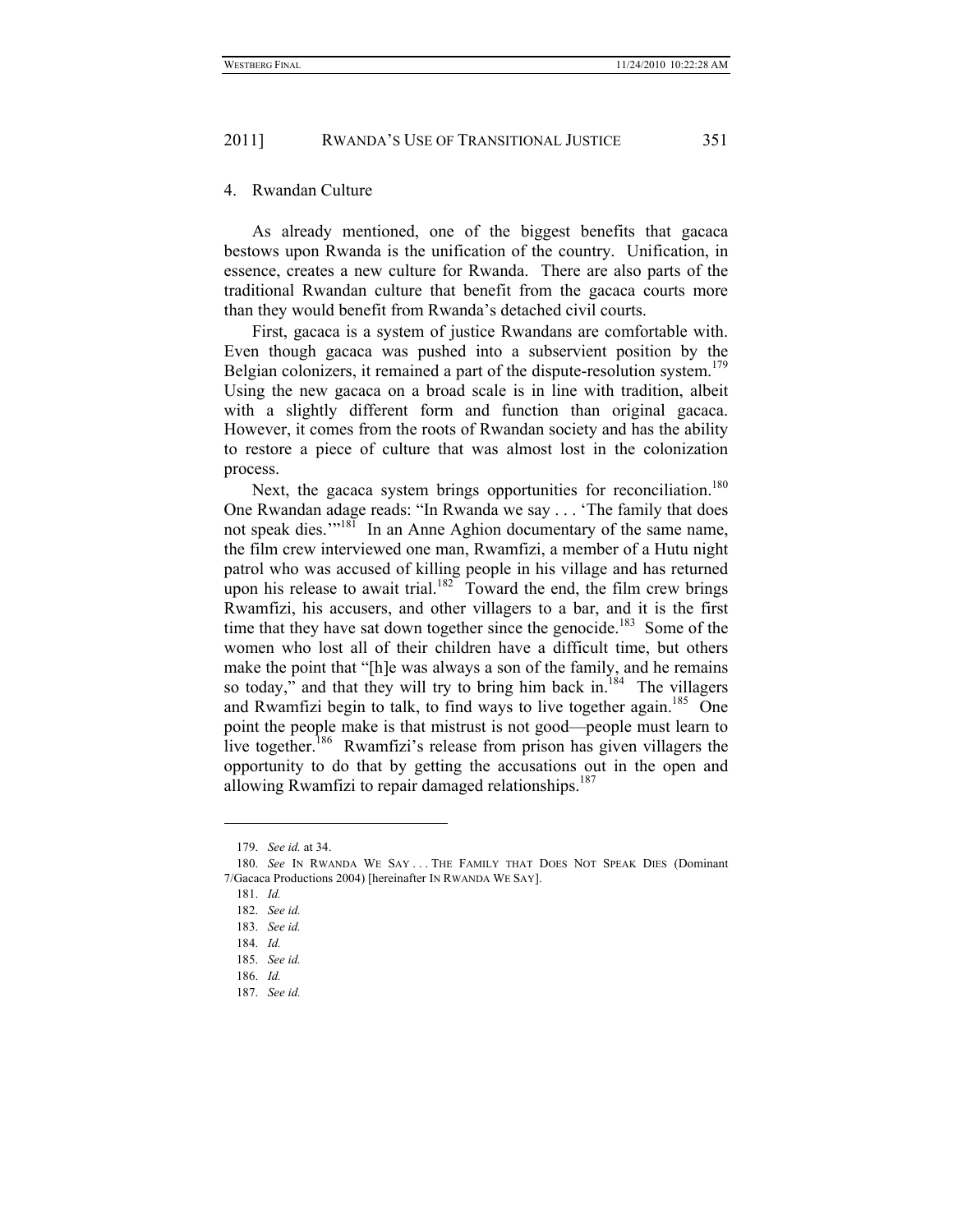"By speaking with [Rwamfizi], I understand better," says his brother-in-law, a man whose mother, wife, and family were killed during the genocide.<sup>188</sup> Rwamfizi replies: "Once what's stuck in your throat passes, it's a relief. If we speak, it'll end one day."<sup>189</sup> The brother-inlaw responds: "If you don't say what you've seen, families remain mistrustful. But when things are revealed, families turn to the future."<sup>190</sup>

These conversations show the importance of the gacaca message to the culture of the Rwandans. The people want to know what happened to their loved ones by having the killers confess; they want the wrongdoer to apologize, to offer to work in their fields or fix their roofs. Gacaca is giving the people a chance to have these conversations, to try and understand, without forcing them into the unhappy circumstance of faraway proceedings that they cannot comprehend. More importantly, gacaca is molded to their culture of community and openness.

Finally, the process educates and shapes the next generation's culture. This is important today because it would be easy for hate to pass along and cast the next generation in a society of violence. The Anne Aghion documentary mentioned above also goes into schools and listens to the children whose families were torn apart.<sup>191</sup> The gacaca process seems to teach the next generation the lessons of unity and forgiveness.192 One child discussed the difficulty of knowing that "the killer is alive and well" while the victims' families are dead.<sup>193</sup> But, the child realized he could not think of that or the killing would start all over.<sup>194</sup> "When the killer lives just opposite you, you cannot think of all that without feeling [the] need for revenge."<sup>195</sup> The younger generation is able to recognize that they must forgive<sup>196</sup>—and the reintegration of the génocidaires, while difficult, is necessary for continued survival. The schools talk about the return of the perpetrators, the gacaca courts, and what the children's reactions are, and it seems clear that they have listened to the gacaca messages of unity and forgiveness.<sup>197</sup> Hopefully,

188. *Id.*

- 189. *Id.*
- 190. *Id.*
- 191. *See id.* 192. *See id.*
- 193. *Id.*
- 
- 194. *Id.* 195. *Id.*
- 
- 196. *See id.* 197. *See id.*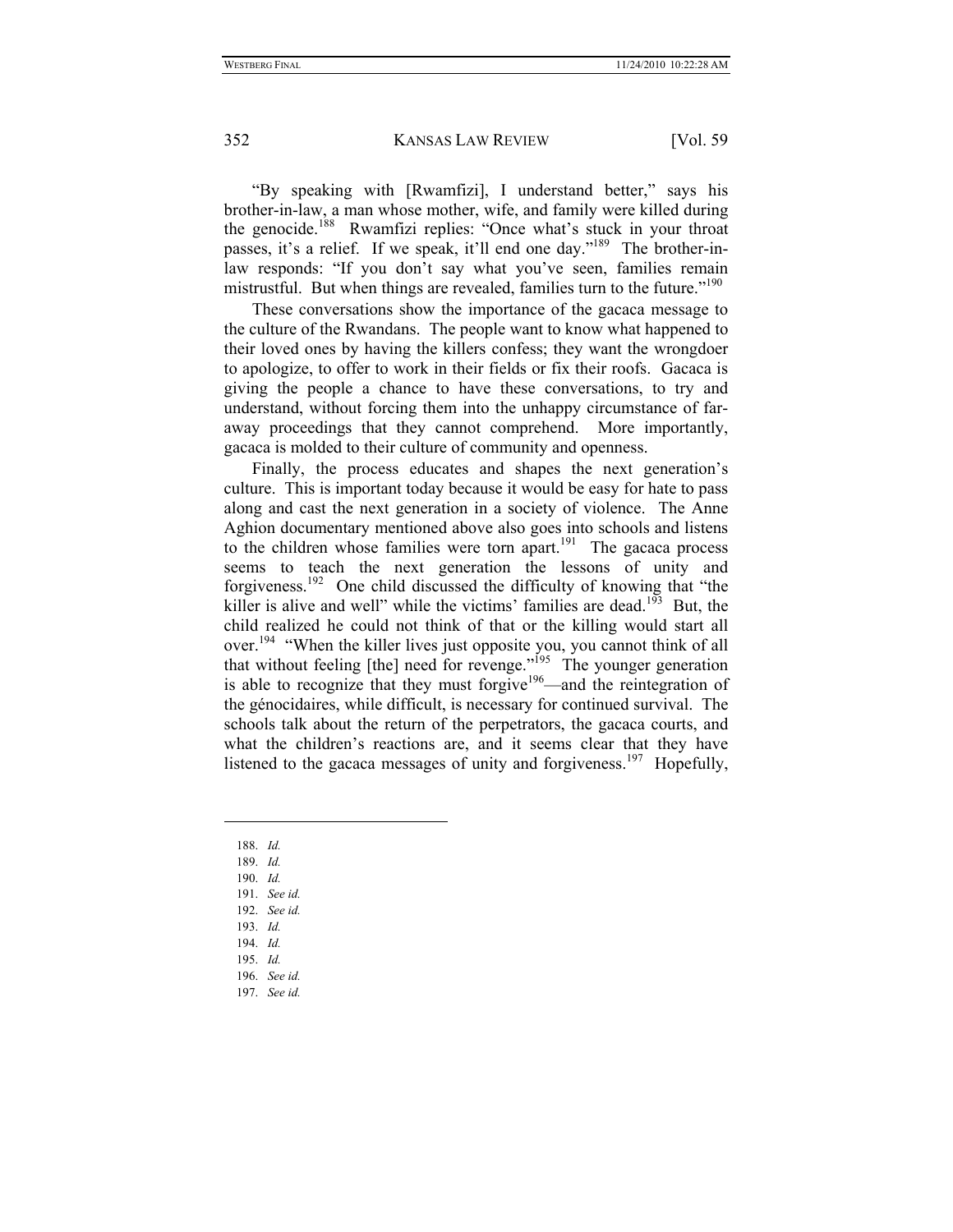this is enough to keep any future violence from arising due to continuing feelings of mistrust or hate.

### 5. Major Weaknesses of the Gacaca Courts

In addition to the criticisms briefly mentioned as counterarguments above, numerous problems exist in the gacaca courts, many of which are documented and recognized not only by international critics but also by the government of Rwanda. There are as many criticisms as praises for the gacaca courts, and both are limited only by the amount of creativity one has in looking at each aspect of the system. For that reason, this Comment will discuss only a select few arguments. First, this Comment will discuss various procedural difficulties, some of which are fairly unique to Rwanda. Second, this Comment will examine the problem of accused génocidaires fleeing justice, both by fleeing to other countries and by hiding within Rwanda's rural countryside. Third, this Comment will evaluate the problems of court legitimacy. Fourth, this Comment will address concerns regarding rights of the accused.

The government of Rwanda, through the National Service of Gacaca Courts, has recognized some procedural difficulties they encountered in the information-collection phase.<sup>198</sup> To begin with, the gacaca courts faced unique destruction-of-evidence problems because of the form of evidence collected and the informal environment. For example, the "[d]estruction of notebooks where collected data was recorded or notebooks thrown into latrines" is one of a long list of informationgathering problems. 199 Clearly, the collection of data represents unique challenges in a country that is predominantly rural and has an overall literacy rate of seventy percent.<sup>200</sup> Re-collection of data because it was willfully destroyed and not stored in a more secure format or area is a waste of resources. Moreover, lost data could be unrecoverable due to the unavailability of exact repetition.

Along this same line, "[c]ollecting information from some specific areas . . . has often proved extremely difficult."201 Without ready access to information and transportation, witnesses either do not know what is going on or do not have the capability to give testimony. Without

<sup>198.</sup> *See* Nat'l Serv. of Gacaca Courts, *Report on Data Collection*, INKIKO GACACA, http://www.inkiko-gacaca.gov.rw/pdf/ikusanya%20english.pdf (last visited Oct. 11, 2010) [hereinafter *Report on Data Collection*].

<sup>199.</sup> *Id.*

<sup>200.</sup> *World Factbook: Rwanda*, *supra* note 151.

<sup>201.</sup> *Report on Data Collection*, *supra* note 198.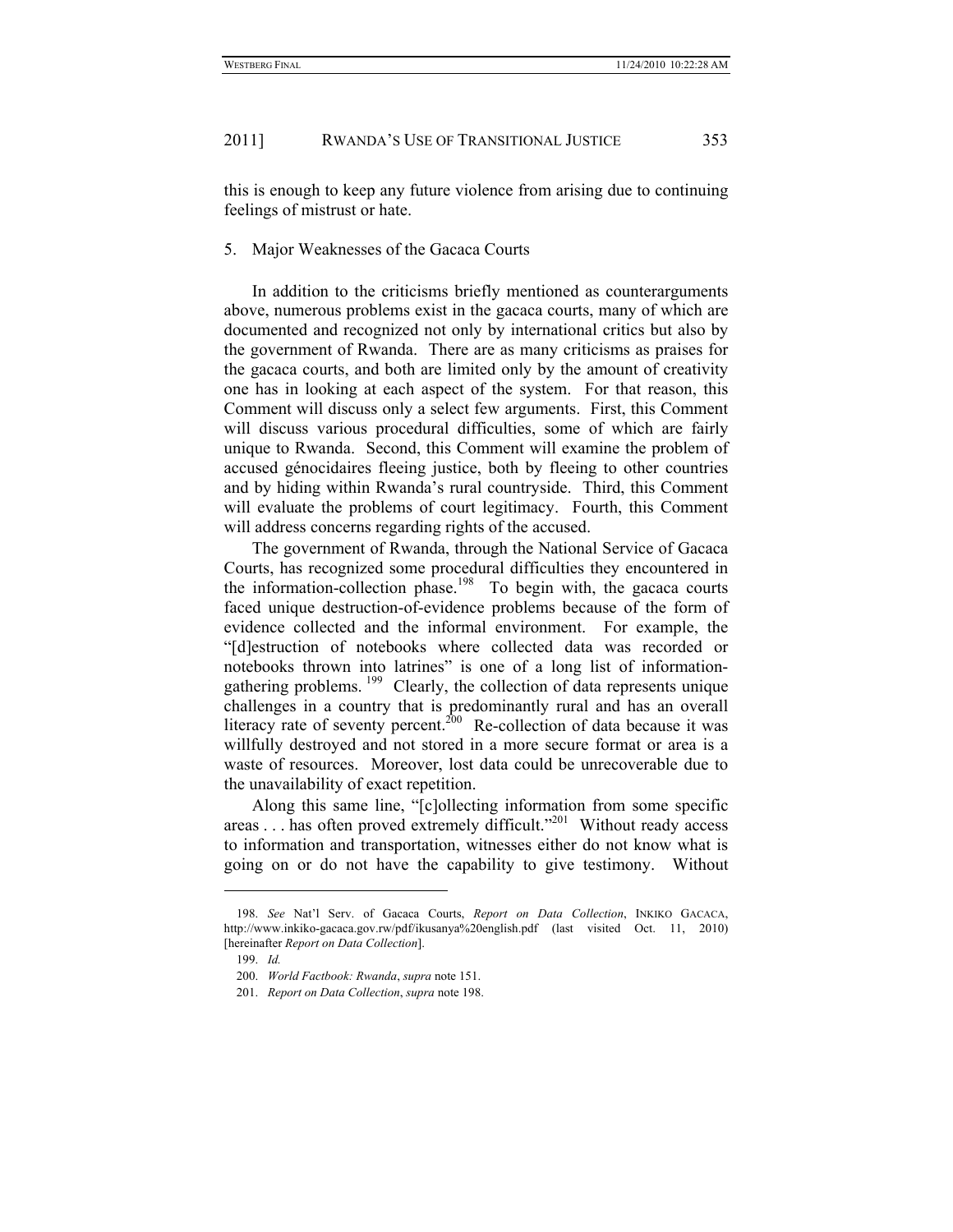witnesses to give evidence, gacaca cases against génocidaires cannot be made. If these cases were tried in Rwanda's civil courts, the courts would have more formalized, centralized processes, and government officials might be able to keep better track of information. Centralized governmental resources might also be able to better reach into the problem areas to attain information and witnesses.

Two other problems gacaca courts face are "[p]ersons going into exile allegedly because of Gacaca Courts whereas [sic] they actually flee justice" and "[p]ersons who moved from areas where they used to live during the genocide in [an] attempt to avoid being made accountable for the crimes they committed there." $202$  People can disappear from even the most populated and technological places in the world to elude justice. In Rwanda, where the country is small and rural, technology and information sharing can be minimal; if a person is able to escape the community or city, efforts to bring him to justice could prove futile. This problem has been somewhat remedied with the willingness of other countries to extradite génocidaires back to Rwanda to face trial, but clearly this applies only if the suspect is located and identified.

Additionally, the gacaca courts have legitimacy problems. Specifically, "[a] quite big number of persons elected as Inyangamugayo . . . were later on recognized as having committed genocide."<sup>203</sup> The Inyangamugayo, or judges of the gacaca courts,  $2^{04}$  are tasked with upholding the basic notions of justice. If a judge's integrity is compromised, it compromises the entire system. After all, the gacaca courts focus on truth and reconciliation<sup>205</sup>—and if a judge cannot be trusted to take accountability, who should be? At the local level, the victims harmed by the Inyangamugayo may have a difficult time allowing those who wronged them to give justice to others.<sup>206</sup> On a collective scale, the untruthful Inyangamugayo undermine the legitimacy of the gacaca courts and the government that endorses them.

Another legitimacy problem is that the Inyangamugayo have no legal training beyond a basic course on running the gacaca courts. $207$ Upholding laws is a difficult task even for educated, lifelong attorneys and judges. In Rwanda, the worst criminals in its history are being

<sup>202.</sup> *Id.*

<sup>203.</sup> *Id.*

 <sup>204.</sup> JONES, *supra* note 22, at 59.

<sup>205.</sup> *See* Ingelaere, *supra* note 1, at 38.

<sup>206.</sup> *See* Crawford, *supra* note 70.

<sup>207.</sup> *See* Sheenah Kaliisa, *Kigali Begins Training Judges for New Justice System in December*, INTERNEWS (Arusha), Oct. 25, 2001.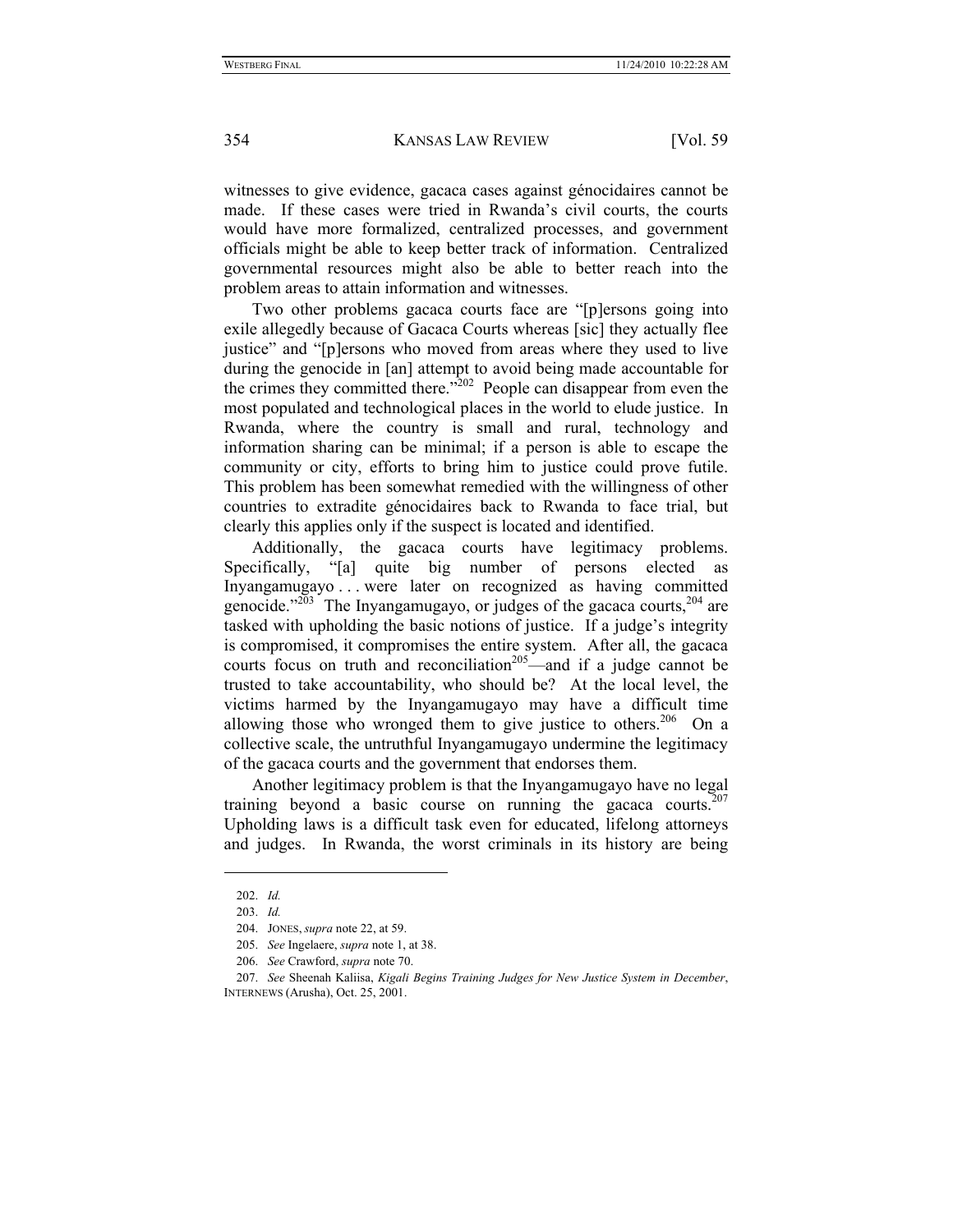brought to justice by those who have hardly any knowledge of the law.<sup>208</sup> Twenty years in prison is a long time and seems more unjust when handed down by a biased or unknowledgeable judge.

The gacaca courts might also be at fault for allowing the populace to select judges based on the person's reputation for integrity, without the availability of further information or any kind of oversight.<sup>209</sup> As a counterargument, however, people arguably never know everything about their elected officials. Allowing the people to choose who they want to administer justice in their court system is democratic and in line with the principle that the community ultimately holds wrongdoers accountable.

Additionally, the gacaca courts cannot be held out as a legitimate justice system if they are not even accomplishing the goals of truth and reconciliation. Mark Drumbl, a scholar who has spent a considerable amount of time studying and participating in the justice system in Rwanda, reports:

[P]risoners who acknowledge that violence took place generally believe it was necessary out of self-defense. These prisoners still do not perceive the 1994 massacres as manifestly illegal. They see themselves as honorable citizens tasked to do the dirty work of furthering the interests of the state. They do not deconstruct that state as fundamentally criminal. These prisoners, even after years in jail, have not been disabused of the propaganda fed to them by extremist Hutu leaders, according to which the Tutsi were out to attack them, so, therefore, this attack had to be preempted by killing all the Tutsi. This violence therefore is legitimized as a preemptive war of survival, not as genocide. Unsurprisingly, then, many detainees see themselves as prisoners of war, simply ending up on the losing side. With this in mind, they patiently wait for their side to regain power and then liberate them from prison.<sup>2</sup>

If there is still some of this mindset existing in the minds of the accused, it is difficult to say how the gacaca system has served its truth and reconciliation purposes. If these goals are not being served, it seriously limits the credibility of the system as a model for transitional justice.

Yet another weakness of the gacaca system is the concern over the lack of due process rights of the accused.<sup>211</sup> The main problem is that

<sup>208.</sup> *See* Crawford, *supra* note 70.

<sup>209.</sup> *See* Kaliisa, *supra* note 207.

 <sup>210.</sup> Drumbl, *supra* note 51, at 50–51.

<sup>211.</sup> *See, e.g.*, Erin Daly, *Between Punitive and Reconstructive Justice: The Gacaca Courts in Rwanda*, 34 N.Y.U. J. INT'L L. & POL. 355, 382 (2002).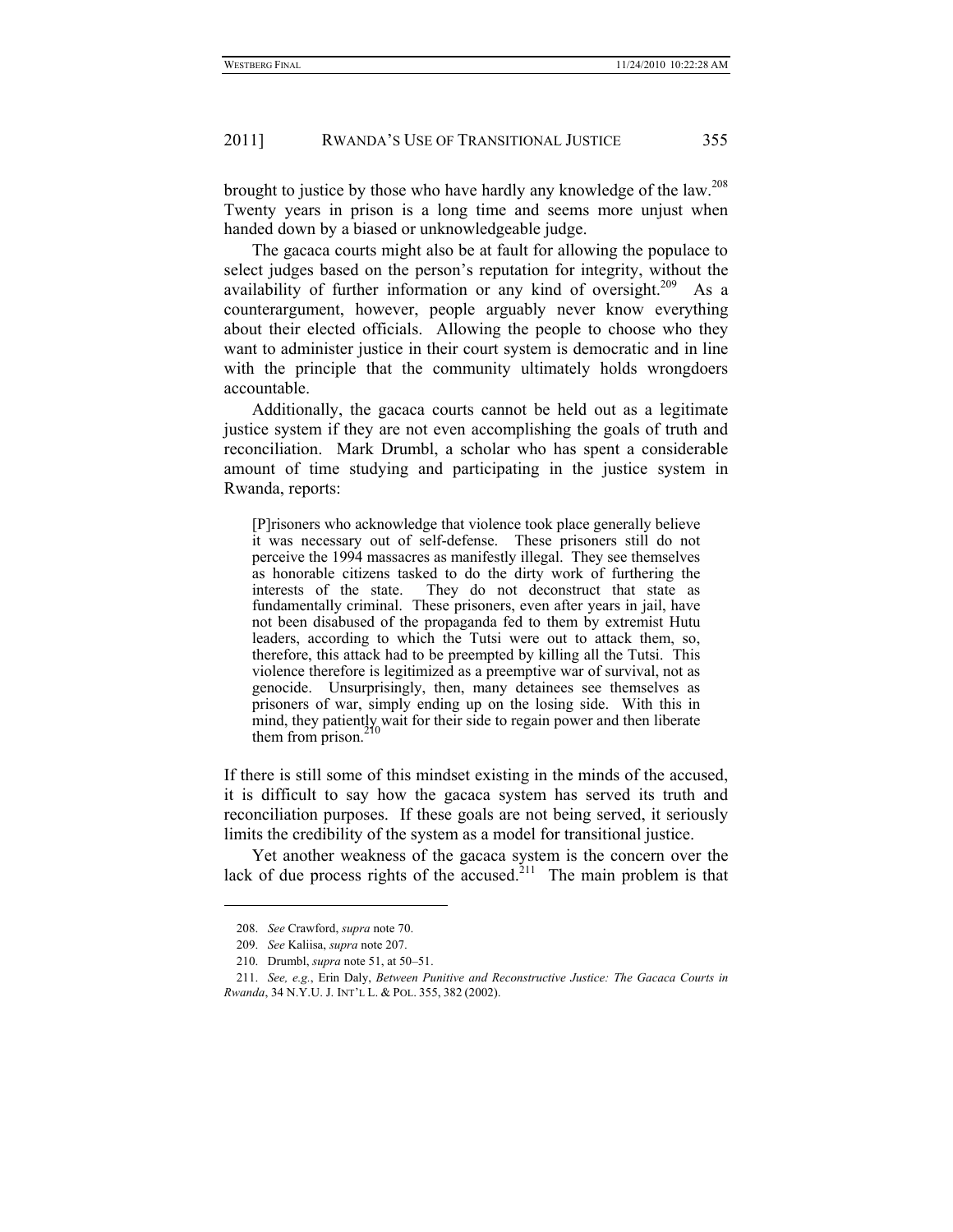there is so much incentive to confess to the charges that an individual may confess to crimes not committed to avoid a longer prison sentence.<sup>212</sup> Another problem is that the speed at which the trials are conducted may not allow adequate time for a defendant to present his case or bring witnesses on his behalf. Additionally, the lack of counsel to help the suspect make his decision to plea bargain, or at other critical stages of the proceedings, is a potential weakness.<sup>213</sup> As a collective whole, this lack of due process rights is certainly something to be concerned about in the gacaca process. The importance of universal human rights is certainly nothing to be disregarded—perhaps with certain safeguards, the gacaca court system could free itself of this issue while maintaining the important sense of community and reconciliation.

One final weakness of the gacaca courts has come out over the course of the process—the government of Rwanda may interfere too much and undermine the courts' legitimacy.<sup>214</sup> As previously mentioned, the idea of gacaca is to allow justice to be served at the community level to allow the people a chance for reconciliation.<sup>215</sup> When the process is subject to interference by a national government, the entire system is undermined. Additionally, the Rwandan government has been accused of bringing false charges against political opponents for its own interests.<sup>216</sup> If the government uses the gacaca system in this way, it would harm the overall legitimacy of the courts in the eyes of the Rwandan people, the international community's view of the system, and the legitimacy of the government as a whole. Furthermore, as the gacaca process has continued, the government has often coerced participation by "round[ing] up people for *gacaca*, and prevent[ing] them from leaving."<sup>217</sup> Forced participation severely undermines the rights of the individuals forced to participate and, importantly, takes the power of participation and justice away from the people it is supposed to serve.

Again, these are only a few of the many problems of the gacaca courts. There are countless additional meritorious arguments for why the gacaca courts are a failure of justice and a failure to human rights. At least some of those arguments, however, fail to consider the historical, cultural, and situational context of the gacaca courts. The atrocity of

<sup>212.</sup> *See* Drumbl, *supra* note 51, at 49.

<sup>213.</sup> *See* Daly, *supra* note 211, at 382.

<sup>214.</sup> *See Controversial Assessment of the Gacaca Courts*, HIRONDELLE NEWS AGENCY (Lausanne), Jan. 3, 2008.

<sup>215.</sup> *See supra* Part II.B.

<sup>216.</sup> *See* Waldorf, *supra* note 17, at 42.

<sup>217.</sup> *Id.* at 68.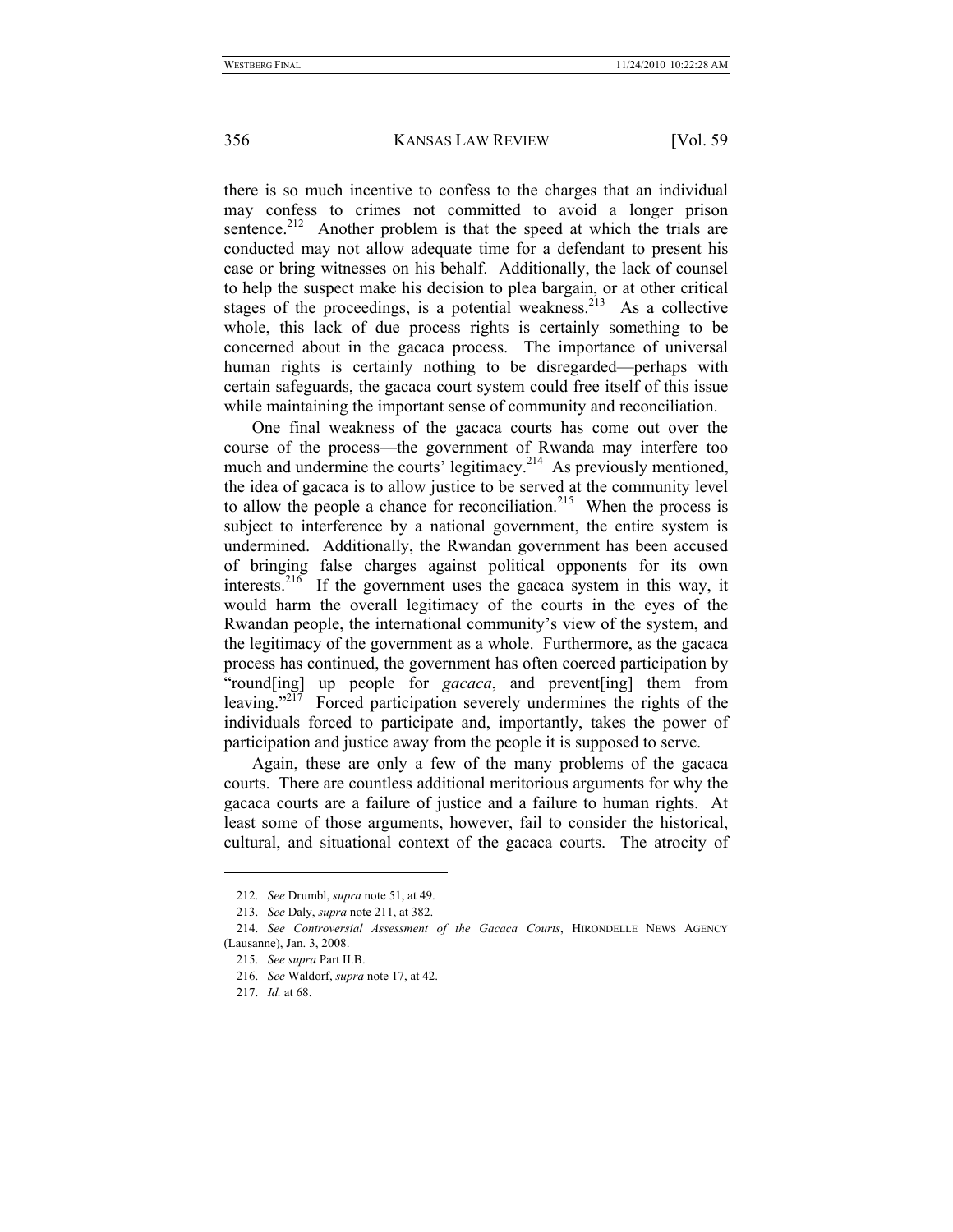genocide is an extremely rare event, and there is much to consider when deciding how to "best" help the hurt society.

### *B. Strengths and Weaknesses of the International Criminal Tribunal for Rwanda*

### 1. Benefits of the International Criminal Tribunal for Rwanda

Many benefits exist in using the ICTR for prosecution of génocidaires. The United Nations formed the ICTR with a well-defined structure and can amend it if the need arises. $218$  The ICTR embodies a high respect for rights of the accused, $2^{19}$  which may be critically lacking in the gacaca courts.<sup>220</sup> The ICTR also provides a useful means to achieve certain goals, such as specific deterrence.<sup>221</sup> There is also a chance for international involvement in the ICTR.<sup>222</sup> As there is much criticism that the world stood by and merely watched during the genocide, perhaps this is helpful.

First, the Statute of the International Criminal Tribunal for Rwanda, as created and amended by various United Nations Security Council Resolutions, formally establishes the jurisdictional boundaries of the ICTR, the various chambers, provisions by which judges are to be assigned, their required qualifications, and their respective powers.<sup>223</sup> This creates an extremely organized and structured environment with accountability to other parts of the tribunal as well as the United Nations. Also, such a black-and-white document makes the function of the court well defined with little left in the cracks. As seen by the document itself, numerous amendments to the Statute show that the United Nations has the capability to change pieces of the ICTR if the need arises. $224$ 

Second, many procedural aspects of the ICTR help safeguard the rights of the accused, including stringent rules of procedure and evidence.<sup>225</sup> These create a framework to which Western justice systems

<sup>218.</sup> *See, e.g.*, S.C. Res. 1411, U.N. Doc. S/RES/1411 (May 17, 2002) (amending Article 11 of the ICTR Statute on composition of the Chambers).

<sup>219.</sup> *See* S.C. Res. 955, *supra* note 120, art. 2.

<sup>220.</sup> *See* L. Danielle Tully, Note, *Human Rights Compliance and the Gacaca Jurisdictions in Rwanda*, 26 B.C. INT'L & COMP. L. REV. 385, 402 (2003).

 <sup>221.</sup> JONES, *supra* note 22, at 185.

<sup>222.</sup> *See International Co-operation with the Tribunal*, *supra* note 143.

<sup>223.</sup> *See generally* S.C. Res. 955, *supra* note 120 (laying out the parameters of the ICTR).

<sup>224.</sup> *See, e.g.*, S.C. Res. 1411, *supra* note 218.

<sup>225.</sup> *See* Int'l Criminal Tribunal for Rwanda, Rules of Procedure and Evidence (Mar. 14, 2008), *available at* http://69.94.11.53/ENGLISH/rules/080314/080314.pdf.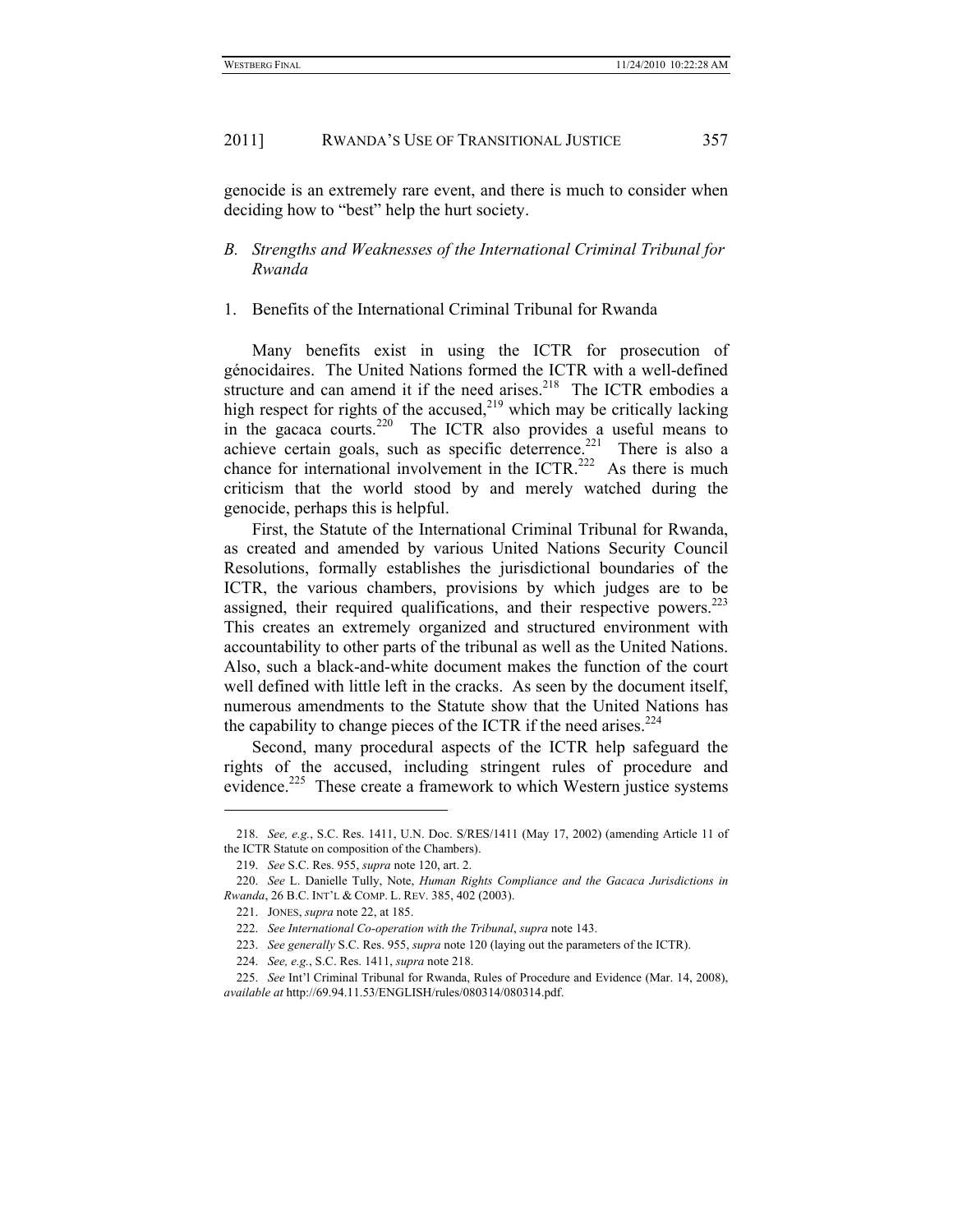can more readily relate. They also arguably create a greater amount of legitimacy in verdicts because the means of prosecution are as important as the ends. The procedures include a directive on the assignment of defense counsel<sup>226</sup> and a code of professional conduct for defense counsel,<sup>227</sup> both of which help further safeguard the rights of the accused. Related to this point, the creators of the ICTR were aware of the need for witness protection and witness rights, as these are also provided for in the Statute.<sup>228</sup>

Third, it is important to note that the ICTR has achieved certain goals of a criminal justice system. The ICTR has "contributed positively to the overall situation in Rwanda" by arresting, detaining, and convicting "many of the key figures responsible for the genocide," which "presents an application of the concept of *specific deterrence* in that key offenders are no longer in a position to attempt to continue working towards their previous goals."<sup>229</sup> Keeping these key offenders out of play and punishing those who are found guilty, helps prevent a recurrence of genocide and helps eradicate the "culture of impunity," which is one of the gacaca goals. $^{230}$ 

Finally, the ICTR is an international court, and many countries have lent support by arresting suspects, assisting with the travel of witnesses, and detaining those found guilty.<sup>231</sup> This is an incredible strength—the support of the world community is invaluable to the success of an undertaking like the ICTR. Developing this kind of support is not easy, and the support is truly an asset. The Statute of the International Criminal Tribunal for Rwanda requires United Nations member-states to assist in investigations and prosecutions by complying with orders to identify, arrest, detain, and surrender suspects.<sup>232</sup>

 <sup>226.</sup> Int'l Criminal Tribunal for Rwanda, Directive on the Assignment of Defence Counsel (Mar. 14, 2008), *available at* http://69.94.11.53/ENGLISH/basicdocs/080314/05-Directive%20Assignment .pdf.

 <sup>227.</sup> Int'l Criminal Tribunal for Rwanda, Code of Professional Conduct for Defence Counsel (Mar. 14, 2008), *available at* http://69.94.11.53/ENGLISH/basicdocs/080314/04-Code%20of%20 Conduct%20for%20Defence%20Counsel.pdf.

<sup>228.</sup> *See* S.C. Res. 955, *supra* note 120, arts. 14, 19, 21; *see also Witness Support and Protection at ICTR*, *supra* note 133 (providing an overview of the ICTR's Witness and Victims Support Section).

 <sup>229.</sup> JONES, *supra* note 22, at 185.

 <sup>230.</sup> Ingelaere, *supra* note 1, at 38.

<sup>231.</sup> *See International Co-operation with the Tribunal*, *supra* note 143.

 <sup>232.</sup> S.C. Res. 955, *supra* note 120, art. 28.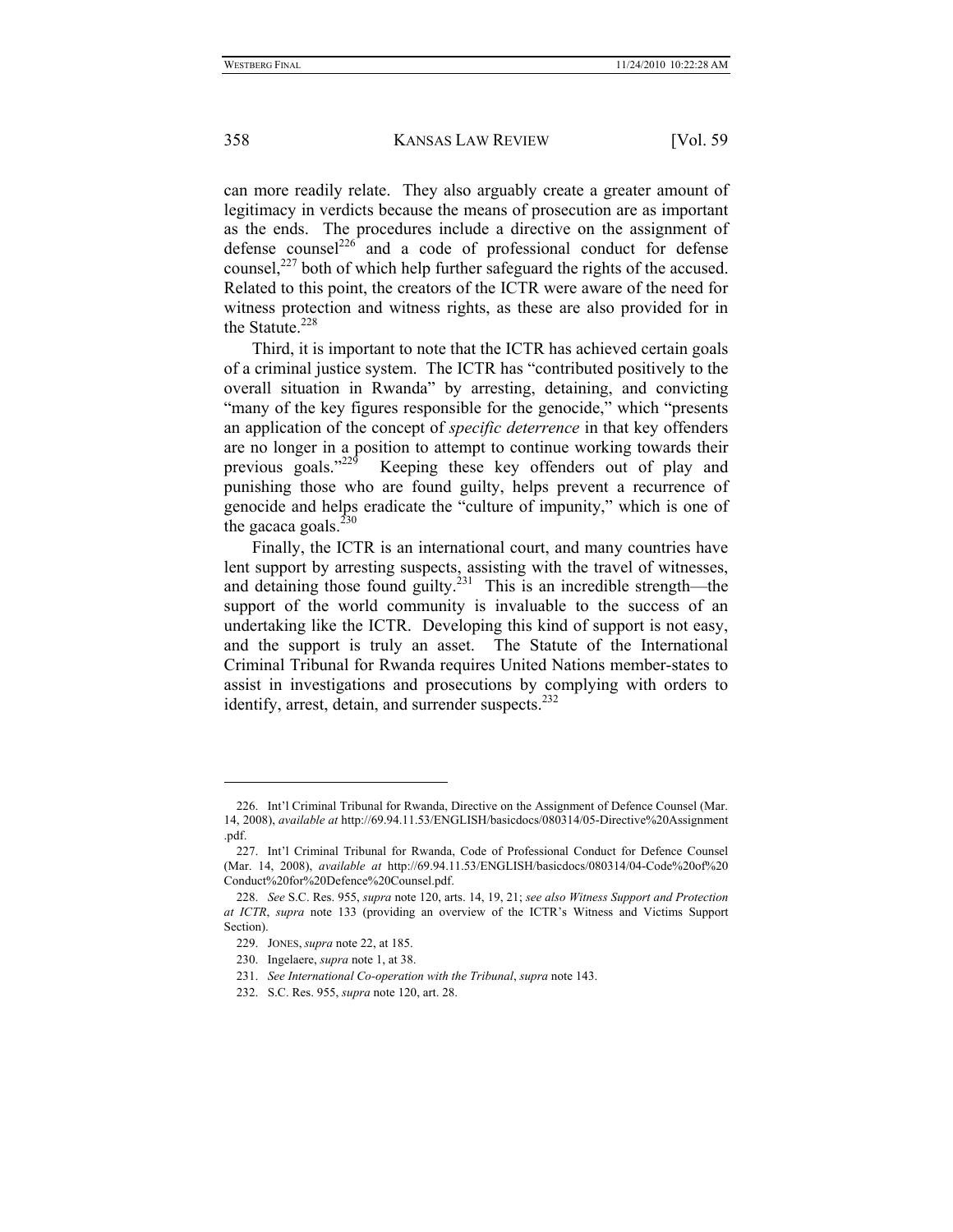The production of witnesses also proved difficult, as

[m]any of the witnesses did not have valid legal status or documents in their countries of residence, often countries to which they had fled as refugees. The challenge was to find a way to bring witnesses to Arusha to give testimony at trials and return them to their host countries.<sup>2</sup>

This challenge was met with the production of necessary travel documents by multiple countries.<sup>234</sup> Additionally, many witnesses in need of protective services were provided protection in the form of witness-support consultants and relocation assistance.<sup>235</sup>

It must also be noted that the ICTR is teaching the international community a number of valuable lessons. ICTR trials raise international awareness about the genocide in Rwanda. $236$  Additionally, the international community sets two important precedents through the ICTR. First, persons who commit these kinds of crimes will be held accountable for them, possibly on a world stage—a kind of general deterrence.<sup>237</sup> Second, a person can be "held accountable in his or her personal capacity with no exceptions based on the accused's autonomy or activities in government." $2^{238}$  Further, other international-justice institutions, such as the International Criminal Court, learn operational lessons and gain valuable, although not formally binding, jurisprudence.<sup>239</sup>

#### 2. Major Weaknesses of the ICTR

There are several serious flaws of the ICTR that must be discussed. First, the ICTR has been unable to deliver justice to the people of Rwanda and has had serious issues with being a cost-effective entity. Second, the ICTR is too far removed from Rwandan life and works against—rather than with—the culture and the people of Rwanda. Finally, and possibly most importantly, the people and government of Rwanda do not support the ICTR and have not done so since its inception.

<sup>233.</sup> *International Co-operation with the Tribunal*, *supra* note 143.

<sup>234.</sup> *Id.*

<sup>235.</sup> *Id.*

 <sup>236.</sup> Drumbl, *supra* note 51, at 46.

 <sup>237.</sup> JONES, *supra* note 22, at 185.

<sup>238.</sup> *Id.*

<sup>239.</sup> *Id.*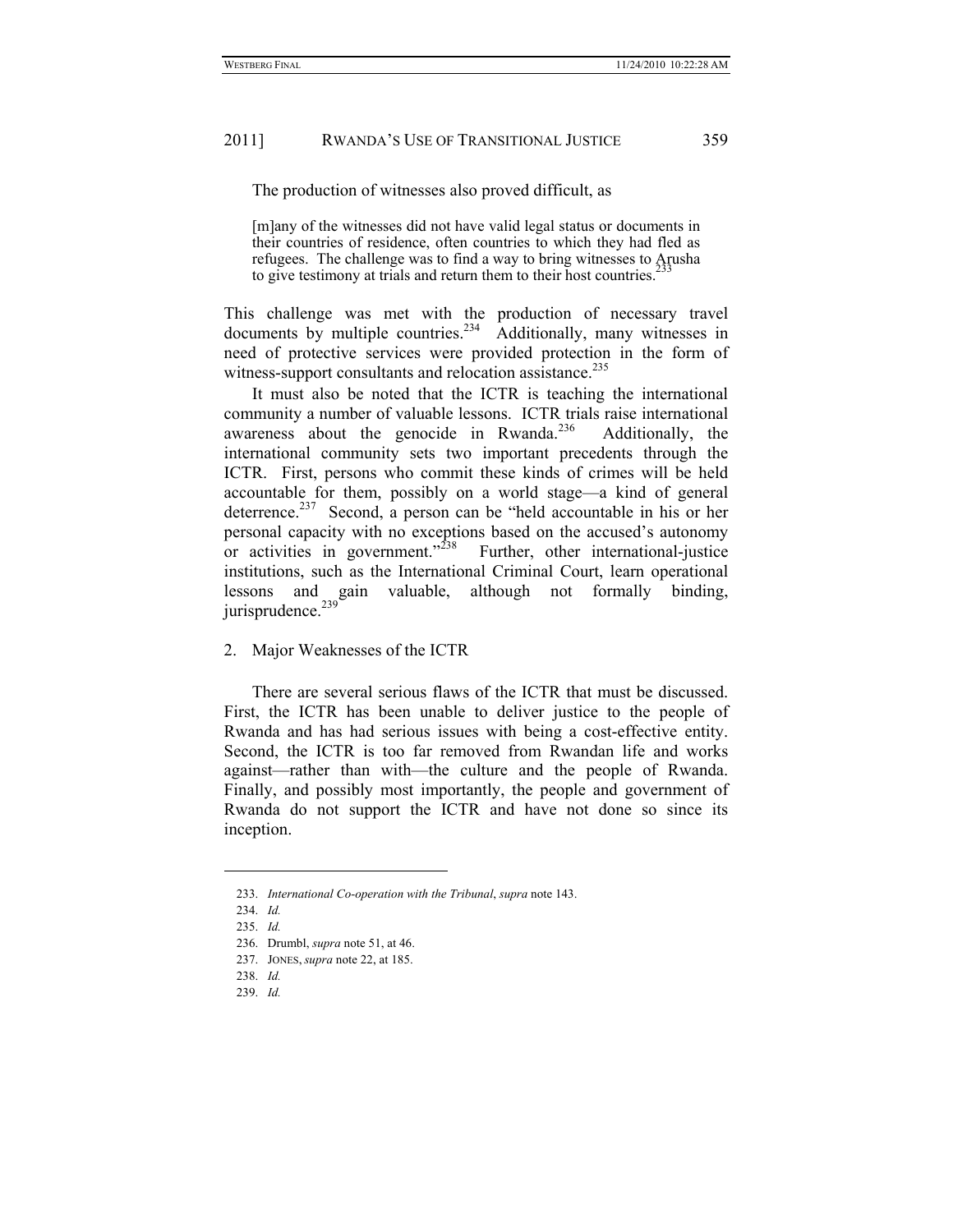First, the ICTR has been inefficient in delivering any form of transitional justice desired for the Rwandan people. There is a

discontinuity in the stated mandate of the ICTR and the actual practice of its operations. Although the mandate clearly indicates that the rebuilding of the Rwandan judicial system is one of the ICTR's goals, there is little or no concrete evidence that would suggest that this aspect  $\dots$  has been meaningfully addressed.<sup>240</sup>

In short, the ICTR seems to exist to help bring the high-level criminals to justice but is doing nothing else to further the future of Rwanda through reconciliation of the past or rebuilding of the society.

Additionally, the ICTR has not delivered a high quantity of justice. The sheer weight of the numbers is impossible to ignore—since its inception, the ICTR has only completed thirty-six cases.<sup>241</sup> Eight more cases are on appeal, eight people have been acquitted, and two individuals are awaiting trial.<sup>242</sup> Thus, in over ten years, the ICTR has "disposed of" a grand total of fifty-two cases. Conversely, the Rwandan gacaca courts have processed more than a million cases. $243$  The convictions at the international level cost more than \$25 million each.<sup>244</sup> Without financial data on the gacaca courts, it is impossible to tell exactly how much each case costs, but it likely is substantially lower. Because the gacaca process has only just concluded in June  $2010$ ,  $245$ cumulative data is not yet available.

Second, the ICTR is harmful to the people and the culture of Rwanda in several ways. One of these ways is by taking the accused away from the people. Rwanda has traditionally been a country where the family and community structure is important; the roots of gacaca show the importance of the individual as a part of the community.<sup>246</sup> Within this culture, the person makes amends to those he has harmed, and the ICTR is taking that ability away. These trials are being held in Arusha, $247$ hundreds of miles away—an impossible distance for the rural, agricultural Rwandans to fathom. "For the ordinary peasant the classical

<sup>240.</sup> *Id.* at 184.

<sup>241.</sup> *Status of Cases*, *supra* note 148.

<sup>242.</sup> *Id.*

<sup>243.</sup> *1994 Genocide*, *supra* note 78.

 <sup>244.</sup> Alexander Soble & Ali Weiner, *The Cost of Closure*, YALE GLOBALIST, Oct. 13, 2009, *available at* http://tyglobalist.org/index.php/20091013223/Focus/The-Cost-of-Closure.html.

<sup>245.</sup> *Gacaca Closure Now Scheduled for June 30*, *supra* note 89.

<sup>246.</sup> *See supra* notes 15–21 and accompanying text.

 <sup>247.</sup> S.C. Res. 977, *supra* note 142.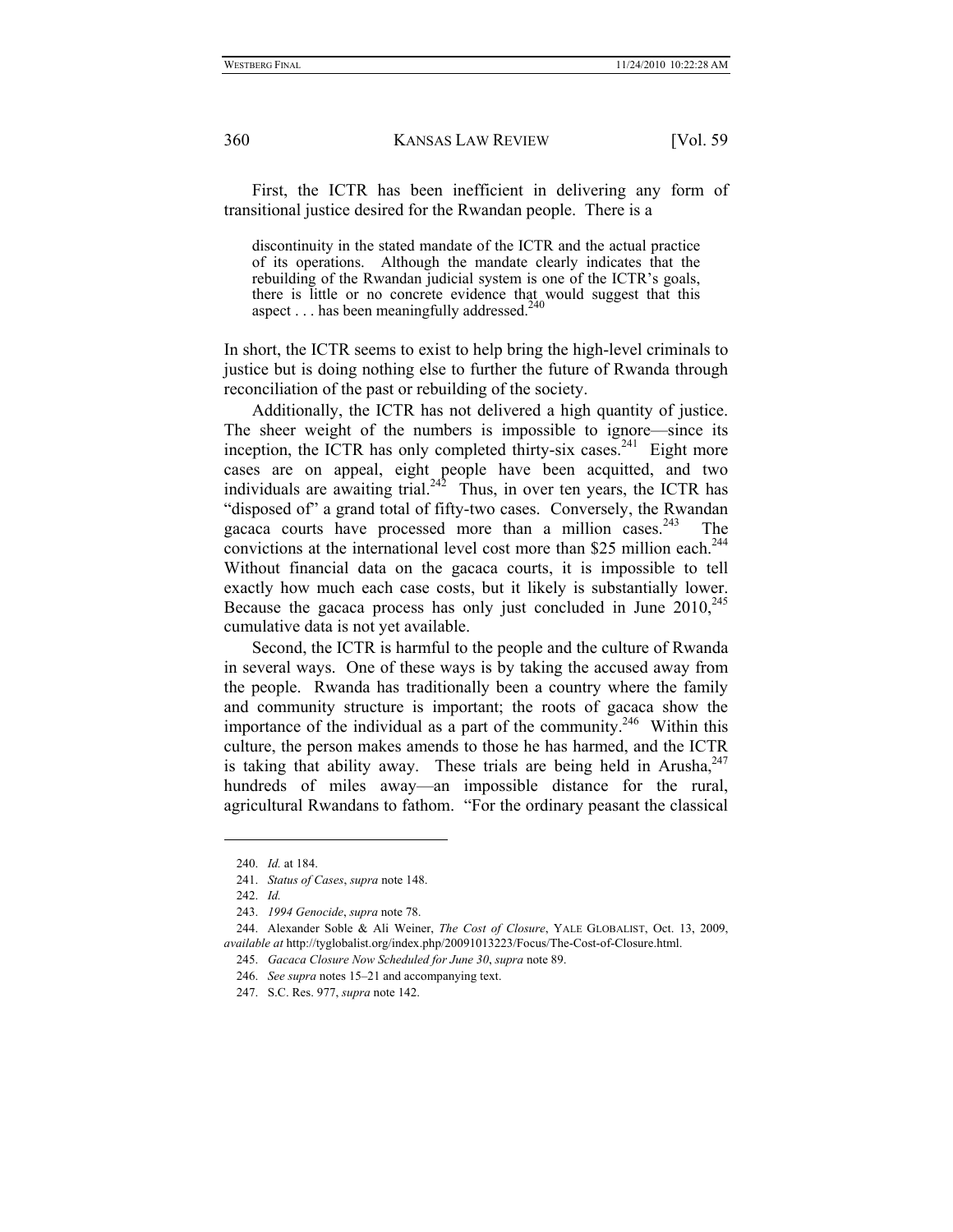tribunals are both physically and psychologically remote institutions. Although their thoughts on the ICTR may be partly mediated by the media reports and sensitization campaigns, they sincerely prefer the justice of proximity . . . ."<sup>248</sup>

Additionally, it is only recently—October 27, 2009—that a strong initiative has begun to inform and educate the Rwandan people "about the role of [the] ICTR in contributing to the unity and national reconciliation process in Rwanda."249 This project, called the Outreach Workshop, is a three-day workshop for secondary-school students and teachers, aiming to "enhance the youth awareness about ICTR achievements and challenges" and "promote the respect of human rights values and sharing of knowledge and best practices generated by the ICTR as part of its legacy in strengthening the unity and national reconciliation in Rwanda."<sup>250</sup> The late timing of this project leaves lingering questions about why it took the ICTR and the United Nations fifteen years to put a sorely needed program in place to educate the people of Rwanda about the ongoing efforts to bring génocidaires to justice, especially when those efforts occur outside their realm of understanding. Whether the reason is bureaucracy, lack of resources, or something else, the point is that the ICTR or the United Nations could have recognized earlier that the tribunal's removal from the people needed to be explained. More fundamentally, perhaps the ICTR should have been structured differently from the outset to meet the needs of the population it is serving, especially considering that "[t]here is some indication that the more Rwandans learn of the ICTR's work, the more inclined they are to view the institution more favorably."251

Additionally, the ICTR loses legitimacy in the eyes of the people because the punishment of the génocidaires convicted at the ICTR differs drastically from those convicted in Rwandan courts.<sup>252</sup> The ICTR has a maximum penalty of life in prison while Rwandan courts "can issue death sentences.<sup>2253</sup> This creates a proportionality problem because "the leaders of the genocide are punished less severely than lower level offenders."254 Additionally, the prisoners serve out their sentences at

 <sup>248.</sup> Ingelaere, *supra* note 1, at 51.

 <sup>249.</sup> Press Release, Int'l Criminal Tribunal for Rwanda, ICTR Launches a Pilot Outreach Project in Rwanda (Oct. 28, 2009), *available at* http://69.94.11.53/ENGLISH/PRESSREL/2009/619.html.

<sup>250.</sup> *Id.*

 <sup>251.</sup> Drumbl, *supra* note 51, at 47.

<sup>252.</sup> *See id.* at 47–48.

<sup>253.</sup> *Id.*

<sup>254.</sup> *Id.* at 48.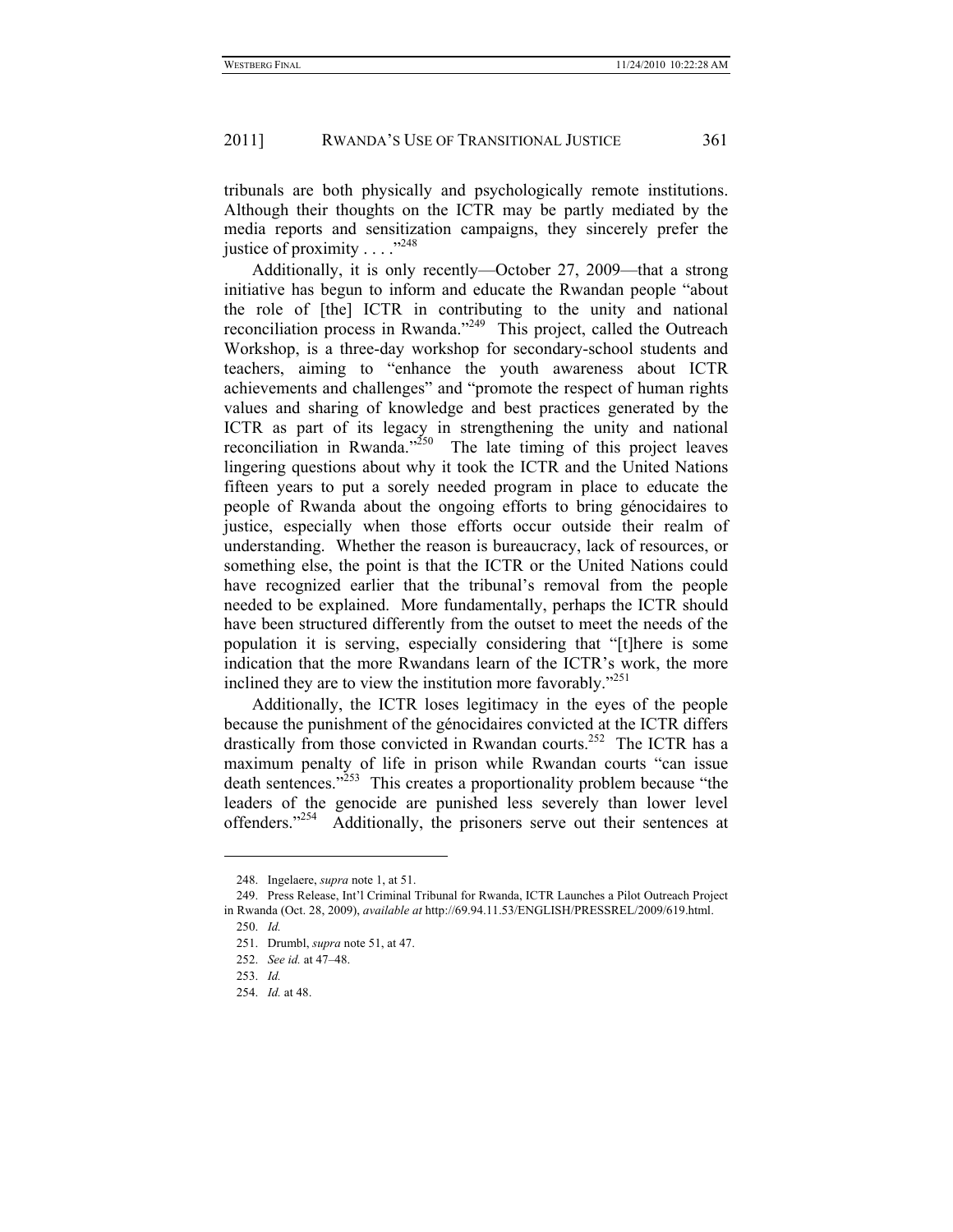prisons away from Rwanda that have to be approved by the ICTR.<sup>255</sup> The conditions they live out their sentences in are far superior to the conditions in Rwandan prisons and villages, $256$  and they have the detached anonymity of being away from their victims and fellow Rwandans.

*C. Implications for the Future: Analyzing the End of the Gacaca Courts and Possible Improvements for Both Justice Systems* 

Determining whether the gacaca courts or the ICTR have successfully delivered transitional justice is an issue of emerging importance and a complex policy debate. The gacaca courts concluded in June  $2010^{257}$  It is thus likely that cumulative data will soon become available to assess the success of gacaca, as measured by the number of people held responsible for their crimes and the victims who were able to bring the perpetrators to justice. In the years to come, it will become easier to study the after effects of the gacaca courts in accomplishing their goal of delivering transitional justice for the Rwandan people, though this is not measured quantitatively. At this unique time in their history, Rwandans may be able to show the rest of the world that their chosen system of justice merits close study for the future of conflict resolution as a more comprehensive approach to justice than a divisive justice system. This Comment argues that a future for such a reconciliatory system is possible, as shown by the gacaca courts' various positive accomplishments, while at the same time noting a few critical changes that could be made to ensure the future success of a similar system. The ICTR model is also useful. Although it has not experienced the same amount of widespread success, it is an example of what kind of response the international community is capable of producing. By integrating certain gacaca concepts, the ICTR could prove to be another tool for dispute resolution.

The gacaca courts, as shown above, meet several important needs economic, sociological, psychological, and cultural—for the Rwandan people.<sup>258</sup> Gacaca also meets the definition of transitional justice as used in this Comment—there was a period of political change as Rwanda moved toward democracy, there was a legal response to a past regime,

<sup>255.</sup> *See* JONES, *supra* note 22, at 173.

<sup>256.</sup> *See* Drumbl, *supra* note 51, at 48.

<sup>257.</sup> *Gacaca Closure Now Scheduled for June 30*, *supra* note 89.

<sup>258.</sup> *See supra* Part III.A.1–4.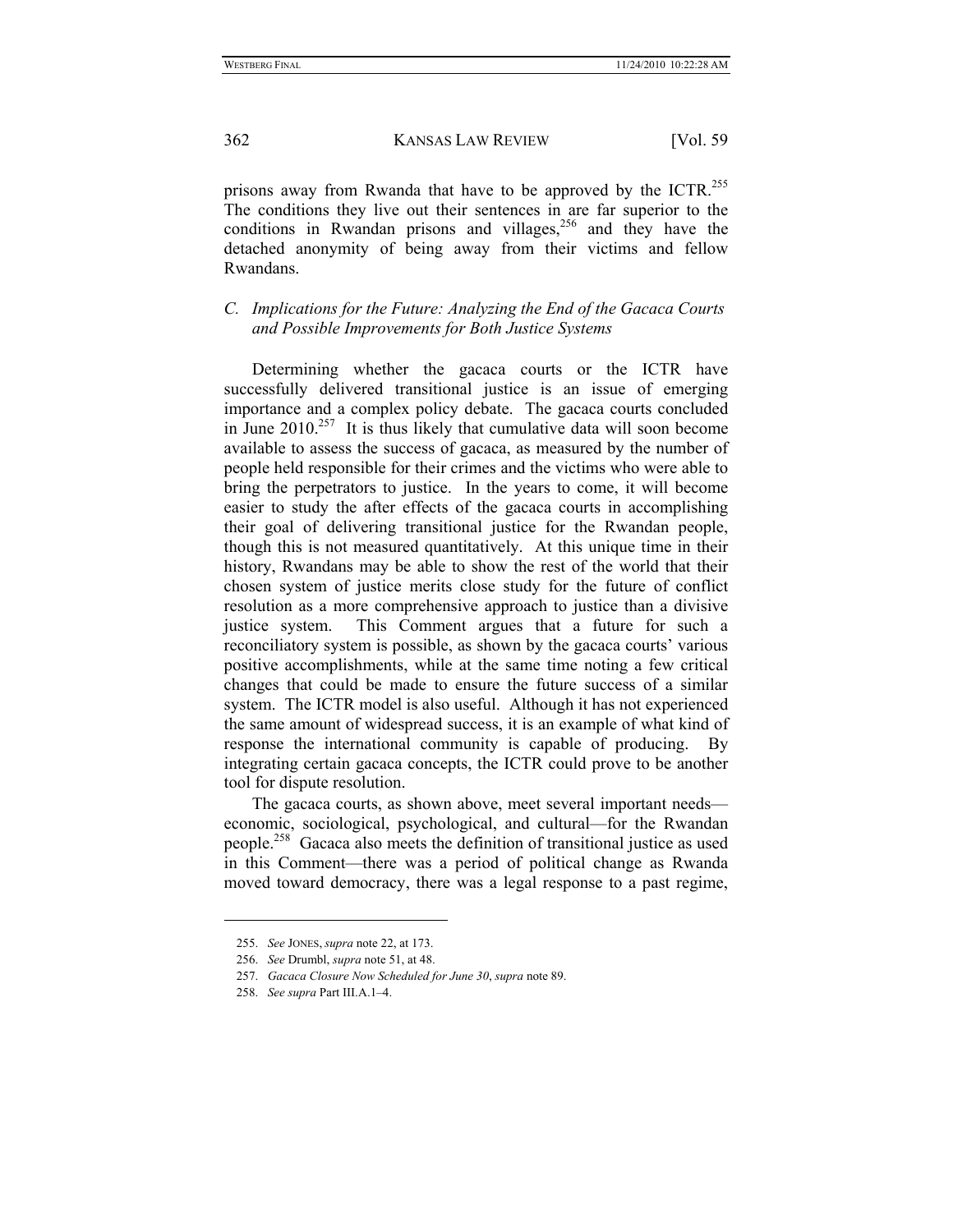gacaca worked towards rebuilding a framework of society by meeting the aforementioned needs, and gacaca reconstructed the conditions for a functioning peacetime society by allowing the truth to be brought forth and reconciliation to occur between the offenders and victims. The school scene in the Anne Aghion documentary, *In Rwanda We Say . . . The Family that Does Not Speak Dies*, shows that the country is on its way toward building a better future in the coming generations.<sup>259</sup>

Therefore, the gacaca process should be praised not only for what it has done for Rwanda but also for the potential the process has for other societies in today's ever-evolving world of government and politics. The ICTR is also educational because it shows that even the best-intended plans can fail to meet the needs of society. With a few adjustments, however, the ICTR could potentially cater to the needs of the Rwandan people.

### 1. Potential Improvements to the Gacaca Courts

The gacaca courts need to improve certain features to gain more legitimacy in the world at large and make other countries more willing to cooperate with the needs of the people. Improvements for the gacaca courts would be important if they are to be used again, either in Rwanda or as a similar transitional- or reconciliation-justice model elsewhere. The gacaca courts could be improved in one key way—by making sure the trial process is as fair as possible. This could be achieved by more carefully screening and educating judges, improving witness protection, and employing additional due process protections.

Education and screening of judges is a key improvement in either a continued use of the gacaca courts or in any community-based justice approach. Education about legal consequences is important, but it is a challenge made more difficult in Rwanda because around thirty percent of the country's population is illiterate.<sup>260</sup> The solution to this problem is difficult. On the one hand, it is extremely difficult to allow a judge to sit when unable to read or write about the charges or decision; on the other hand, forcing a literacy requirement on judges would ruin the collectiverepresentative approach of participatory, community-based justice. Perhaps the best solution involves giving judges more than the absolute minimum legal training and including some reading and writing education in the process. Alternatively, a neutral third party could be

<sup>259.</sup> *See* IN RWANDA WE SAY, *supra* note 180.

<sup>260.</sup> *See World Factbook: Rwanda*, *supra* note 151.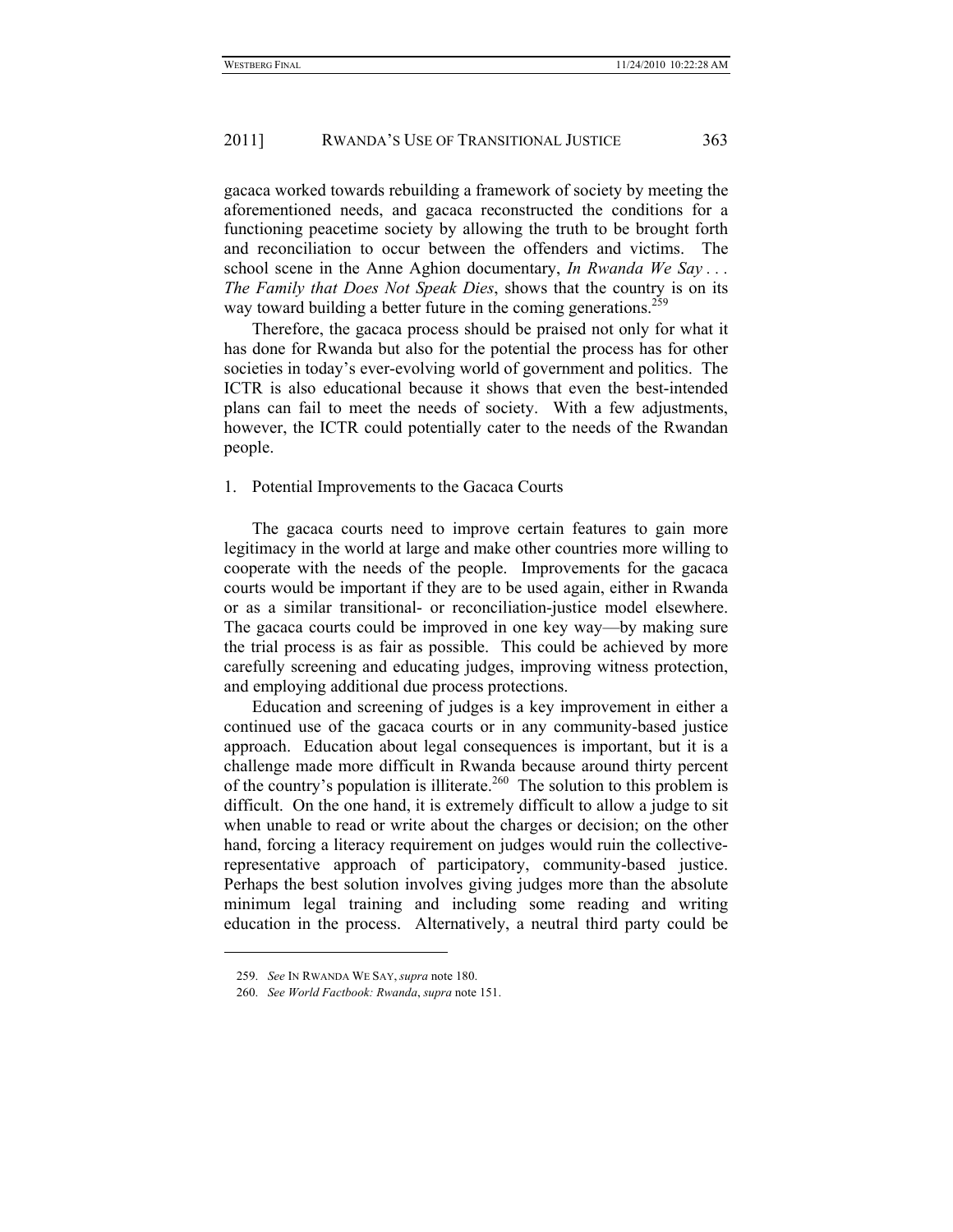retained as a reader and recorder. Although further education would require additional resources and time before trials began, this appears as the easiest way to patch a serious flaw in the system. More careful screening of judges is also important, as many Inyangamugayo have been recognized as génocidaires.<sup>261</sup> Clearly, being accused of the same crimes as the people they are judging is a serious challenge to the legitimacy of the system.

Witness protection could be a way for the government to ensure further willing participation. With the release of prisoners from pretrial confinement, it is possible that they—or a family member or friend would attempt to coerce any witnesses against them into not testifying or retracting their statements.<sup>262</sup> Without these witnesses to give testimony, the gacaca system fails. Government assistance in protecting witnesses could involve the assignment of security personnel to the village, relocation of the prisoner, relocation of the witness into a nearby village, or simply maintaining strict confidentiality of the identities of the accusers until the trial. However, if the person is guilty and knows the identities of victims or their survivors, confidentiality may not work. Likewise, witness relocation is difficult because Rwanda is such a family- and agriculture-based society and many people are probably less willing to move away from their land and community. A solution, therefore, is not easy. However, this is a flaw recognized by the Rwandan government—President Paul Kagame has tried to "'put in place penalties for those who interfere and try to manipulate gacaca proceedings."<sup>263</sup> Perhaps the threat of further prison time or economic penalties could work, but there is no evidence whether this threat of penalties has been successful.<sup>264</sup> Ideally, the goals of truth and reconciliation would protect the parties from harming one another and allow reintegration into the community, but this is probably too idealistic. Thus, the issue of witness protection could continue to create problems for this type of justice system.

Due-process improvements are also needed for the success of the gacaca courts. Although the gacaca courts are being utilized in a manner that is partially geared towards expediting the process of bringing so many accused to justice, it must not pressure innocent people to confess. In keeping with the cultural ideal of truthfulness, it is important not to

<sup>261.</sup> *Report on Data Collection*, *supra* note 198.

<sup>262.</sup> *See* JONES, *supra* note 22, at 158.

<sup>263.</sup> *Rwanda: Traditional Courts Inaugurated*, *supra* note 75 (quoting a 2004 speech by President Kagame).

<sup>264.</sup> *See* JONES, *supra* note 22, at 158.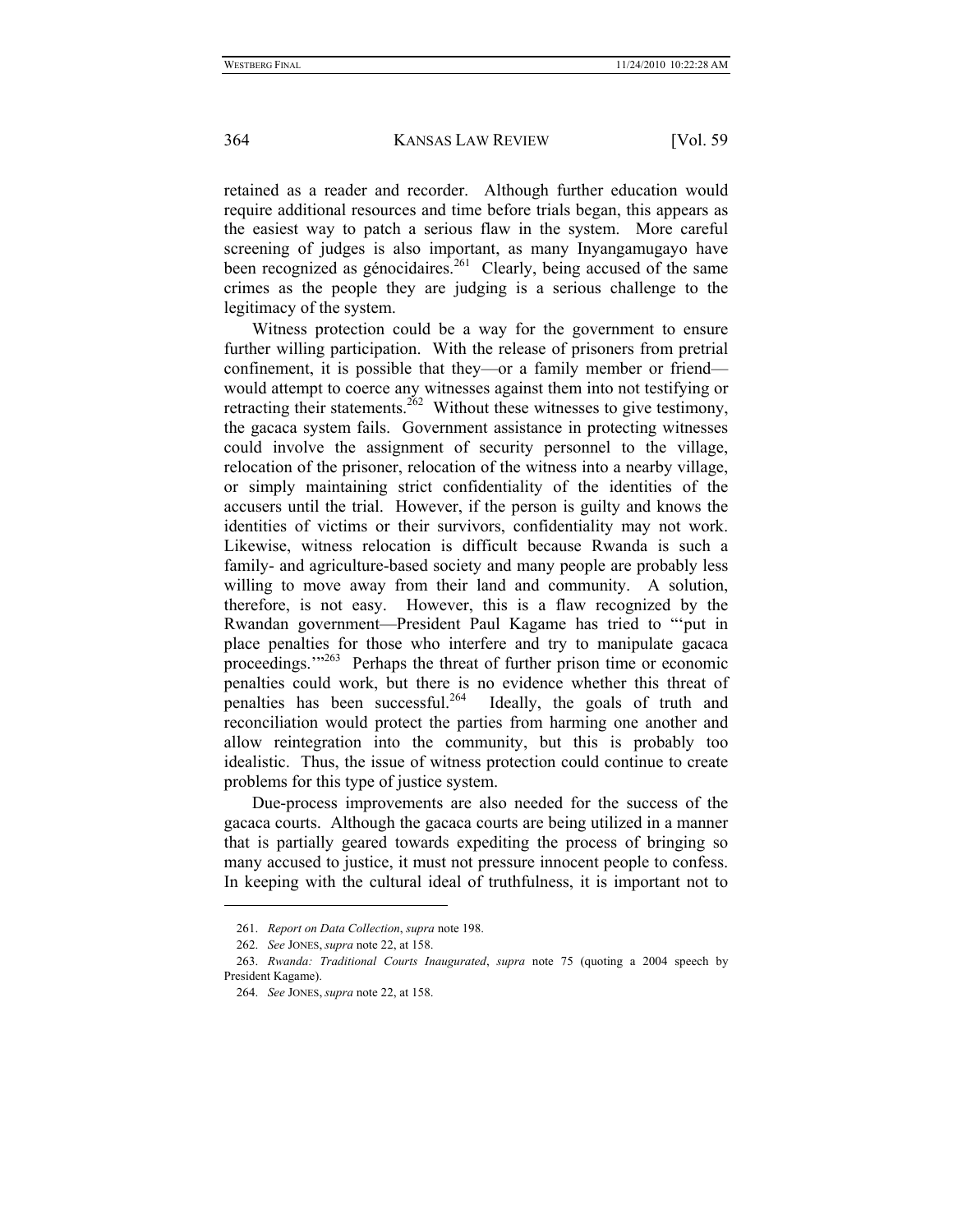discourage those who confess to their crimes, but it is also unfair for an accused to falsely confess for fear of receiving a worse sentence. A solution to this problem is somewhat tricky, as a country such as Rwanda that has been decimated by genocide will have to determine "which rights it can and will protect given its" still-scarce resources.<sup>265</sup> One first step would probably involve an appeals system that would allow those who feel they are innocent to have their case reheard.

Another concern in the area of due process is based on the low literacy rate of the Rwandan people.<sup>266</sup> The accused might not be aware of the process in any certain terms and thus might not be able to speak on his own behalf. Depending on the context in which the gacaca model is to be used, perhaps accused individuals should be given further education about their crimes specifically. It would also be helpful to give the accused a representative, acting as somewhat of a defense attorney, to help explain the accused's options and the court process. Another option, which would keep the idea of community involvement alive, would involve using a third party as a mediator to allow the accused and his accuser to discuss the charges and, after conviction, to determine some way to reach a level of reconciliation.

2. Potential Improvements to the International Criminal Tribunal for Rwanda

The ICTR, and international tribunals of the future, could be improved in one seemingly simple way—by working with the existing and deep-rooted cultural aspects already in place, which would lend legitimacy by being more readily identifiable to the people. A better effort could be made to involve the country in the system, both in terms of physical proximity and in tailoring the process to the educational needs of the country. This change would improve the ICTR by lending it legitimacy in the eyes of the Rwandan people without dispensing of the important support of the global community.

The simple and obvious improvement in the formation of the ICTR would have involved working with the existing culture of Rwanda. The ICTR could have accomplished this in three ways. First, the ICTR could have incorporated more of the local tradition—in this case, to take justice to the people in a community-oriented fashion. Second, the ICTR could

 <sup>265.</sup> Tully, *supra* note 220, at 387.

<sup>266.</sup> *See World Factbook: Rwanda*, *supra* note 151.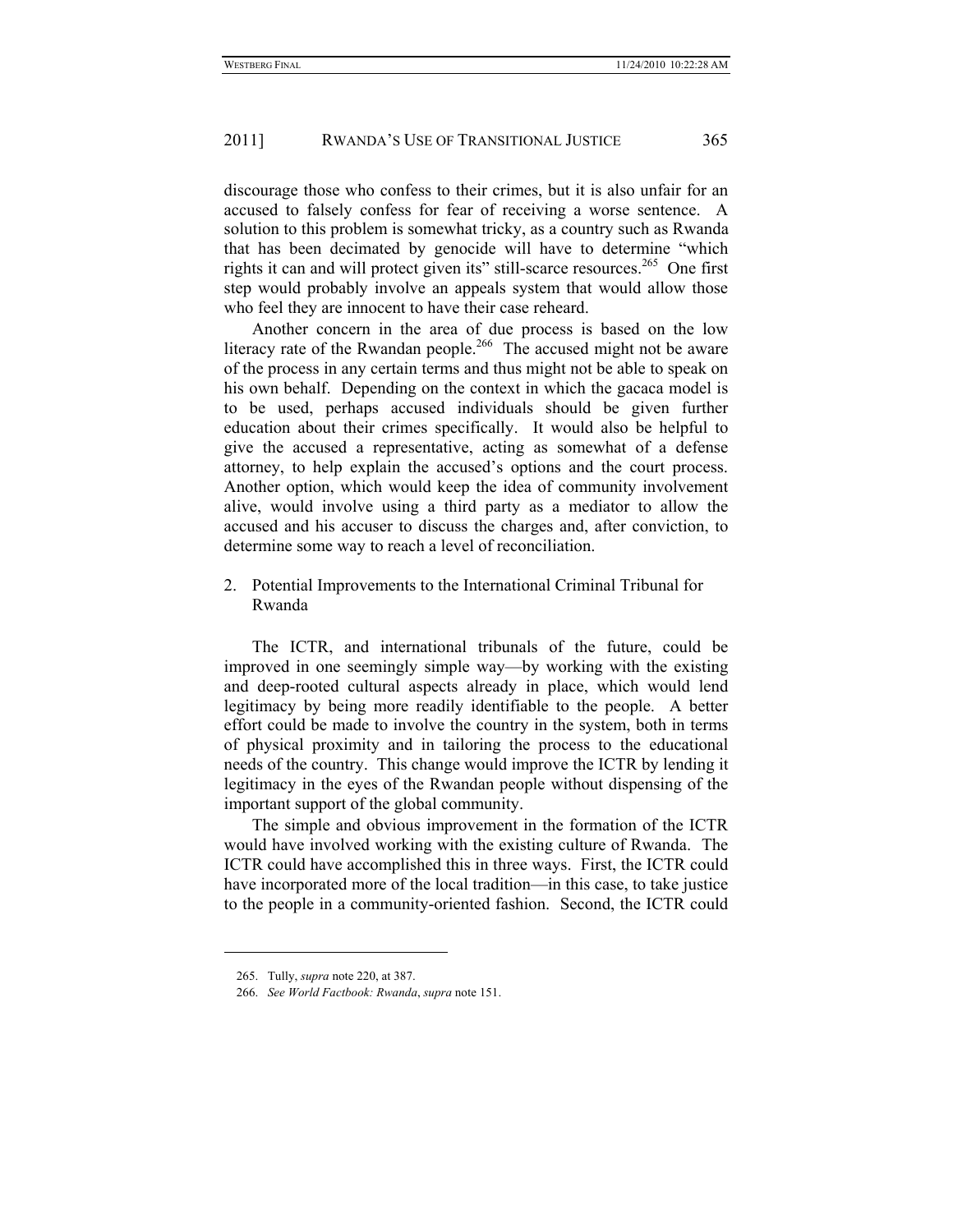have involved the everyday people in at least some aspects of the court. Third, the ICTR could have used a more accessible location.

Although there are shortcomings to the gacaca court process, it ultimately proves to be the more useful tool of transitional justice for the Rwandan people because of the failure of the ICTR to take local traditions into consideration. Perhaps an integrated approach to transitional justice would be better. As reported by Rosemary Nagy, "the UN secretary-general writes in his report on transitional justice, 'due regard must be given to indigenous and informal traditions for administering justice or settling disputes,' and this must be done '*in conformity with both international standards and local tradition*.'"267 This balance in transitional justice between being "effective *and* legitimate, locally forged *and* consonant with the respect owed to all human beings, is a growing and pressing challenge in the field of transitional justice." $268$  The ICTR could have striven more towards conformity with local tradition by focusing on reconciliation rather than punishment and by giving community members a voice in the proceedings. Additionally, educational outreach and locality, discussed next, would have lent the ICTR further power to act as a transitionaljustice authority.

Education could have been used from the beginning to connect the Rwandan people to the ICTR. The Outreach Workshop should have been started years before its actual inception in 2009.<sup>269</sup> This would have, at the very least, explained the role of the ICTR, how it works, and why the people are not seeing the effects of the court system. Further involvement for the Rwandan people in the ICTR could have come in the form of regular reports and updates or through employment at the ICTR. Regular updates on radio, in print, or in the form of ICTR outreach personnel dispatched to the countryside, could have at least helped the Rwandan people feel informed of the stages of the process, which is especially important because they are not able to be physically present to look into the eyes of the people who masterminded the vicious genocide and caused the country so much pain. The realization that the Rwandan culture is one of reconciliation explains the need for the involvement of the people to achieve this goal. If the ICTR had employed Rwandans in

 <sup>267.</sup> Nagy, *supra* note 23, at 86 (emphasis in the report's language was added by Professor Nagy) (quoting U.N. Secretary-General, *The Rule of Law and Transitional Justice in Conflict and Post-Conflict Societies: Rep. of the Secretary-General*, ¶ 36, U.N. Doc. S/2004/616 (Aug. 23, 2004)).

<sup>268.</sup> *Id.*

<sup>269.</sup> *See supra* notes 249–51 and accompanying text.